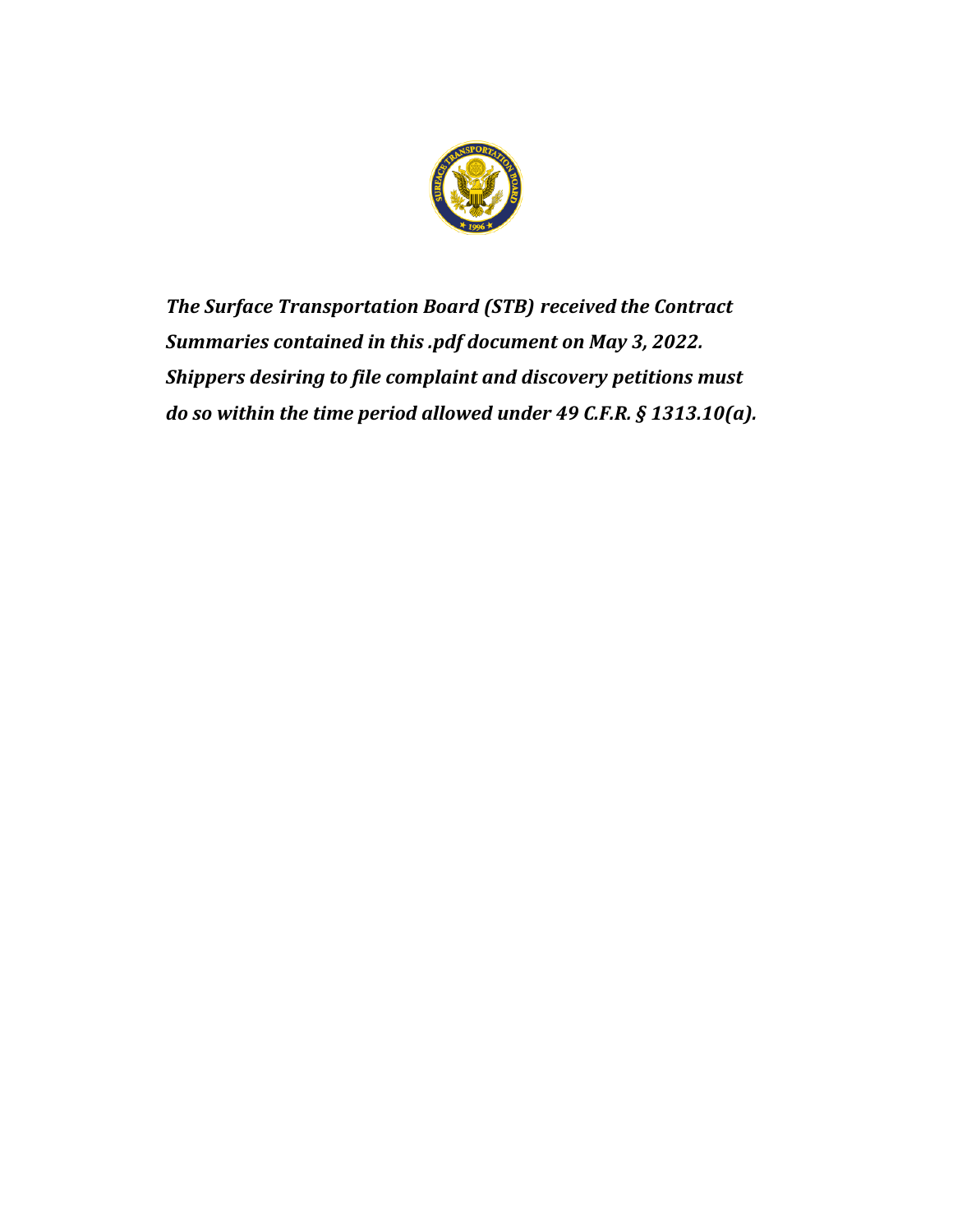

STB-UPOTMQ 168010-J

# **UNION PACIFIC RAILROAD COMPANY**

# **AMENDED CONTRACT SUMMARY**

**Issued:**  May 2, 2022

**Effective:** January 1, 2022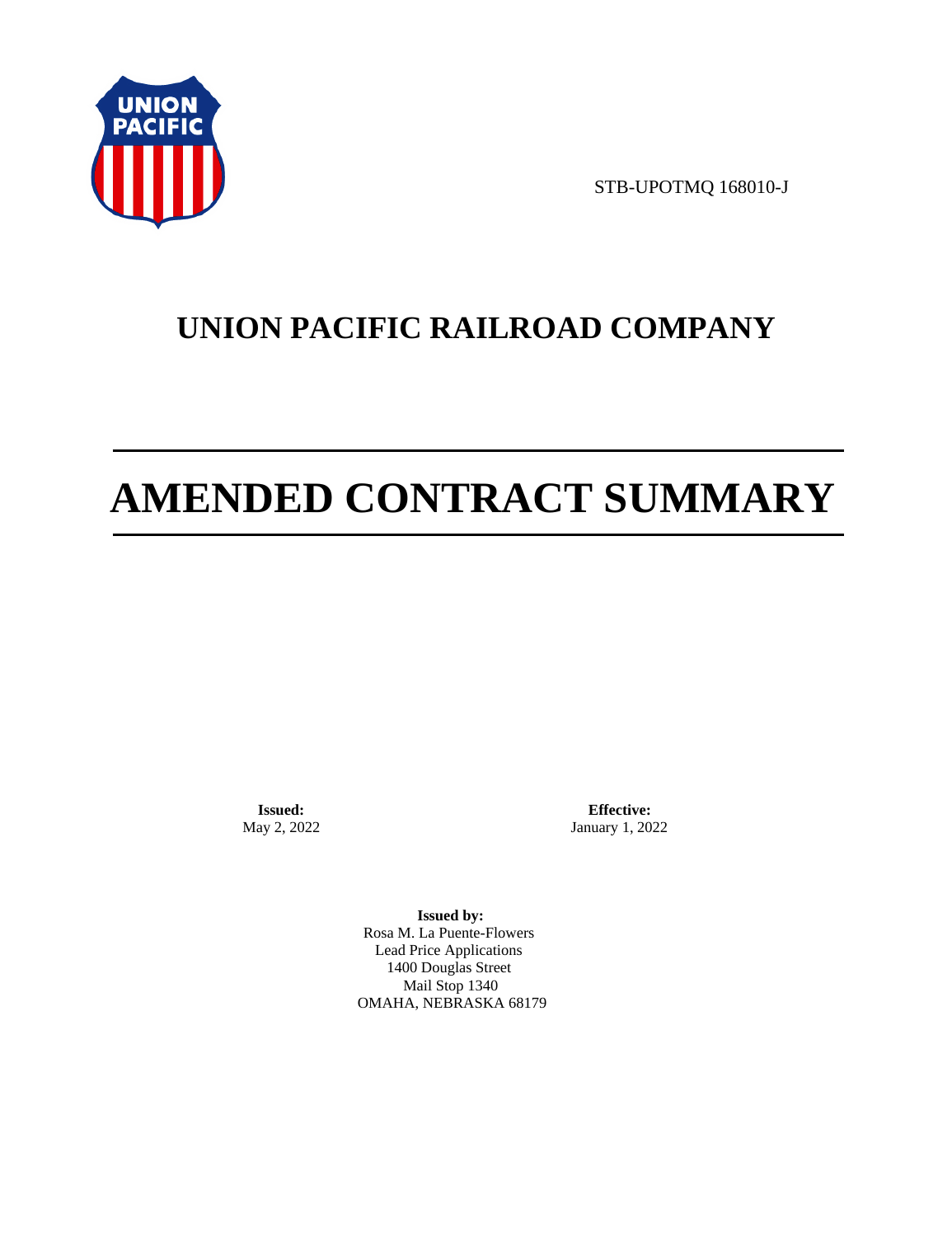UNION PACIFIC RAILROAD COMPANY 1400 Douglas St. Omaha, NE 68179

#### **COMMODITY:**

Wheat Exc.Buckwheat See 01139 **ADDITION** 

#### **SHIPPER:**

FARMERS COOP EQUITY CO **ADDITION** 

#### **ORIGIN(S):**

 NASHVILLE, KS **ADDITION**  SAWYER, KS **ADDITION**  ZENDA, KS **ADDITION**  ISABEL, KS **ADDITION** 

#### **DESTINATION(S):**

 KANSAS CITY, MO **ADDITION**  LOS ANGELES, CA **ADDITION** 

#### **PORT(S):**

Not Applicable

#### **DURATION:**

 Effective Date: January 1, 2022 Amendment Effective Date: January 1, 2022 **ADDITION**  Expiration Date: December 31, 2022 **EXTENSION** 

#### **RAIL CAR DATA:**

No cars dedicated to service under this Contract. Cars are provided on a common carrier basis only.

## **RATES & CHARGES:**

Subject to increases.

#### **VOLUME:**

Single Car Shipments **ADDITION** 

#### **SPECIAL FEATURES:**

 Special Switching Provision Not Applicable. This change pertained only to confidential data. (Switching)

### **SPECIAL NOTICE:**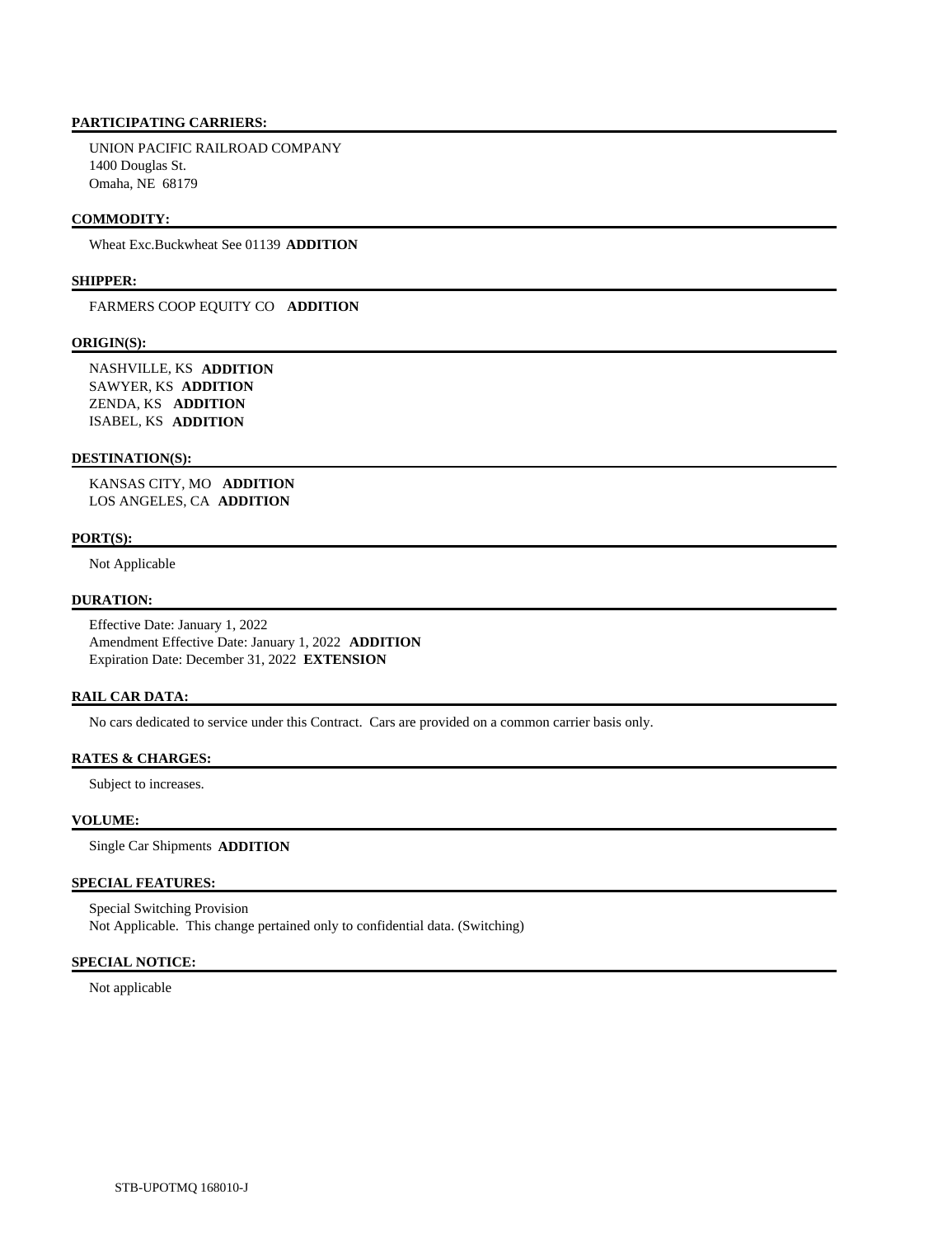

STB-UPOTMQ 168126-D

# **UNION PACIFIC RAILROAD COMPANY**

# **AMENDED CONTRACT SUMMARY**

**Issued:**  May 2, 2022

**Effective:** January 1, 2022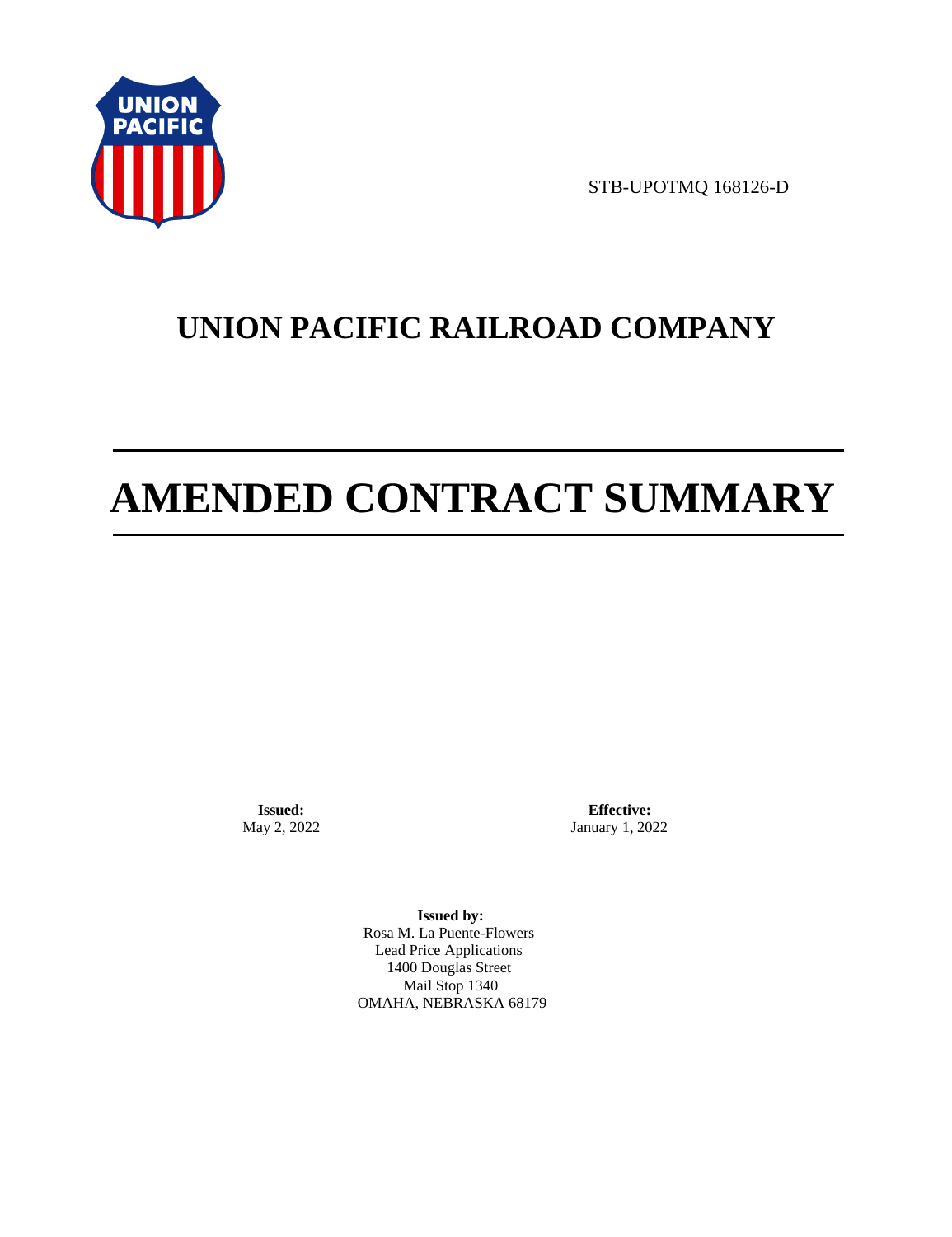UNION PACIFIC RAILROAD COMPANY 1400 Douglas St. Omaha, NE 68179

#### **COMMODITY:**

 Corn Exc.Popcorn See 01152 **ADDITION**  Flour Or Other Grain Mill Products,Nec **ADDITION** 

#### **SHIPPER:**

AGMOTION INC **ADDITION** 

#### **ORIGIN(S):**

 REDWOOD FALLS, MN **ADDITION**  CHICAGO, IL **ADDITION** 

#### **DESTINATION(S):**

 HATCH, CA **ADDITION**  PINE BLUFF, AR **ADDITION**  CHINESE CAMP, CA **ADDITION**  COOS BAY, OR **ADDITION**  NORTH BEND, OR **ADDITION**  PETALUMA, CA **ADDITION** 

#### **PORT(S):**

Not Applicable

# **DURATION:**

 Effective Date: January 1, 2022 Amendment Effective Date: January 1, 2022 **ADDITION**  Expiration Date: December 31, 2022 **EXTENSION** 

#### **RAIL CAR DATA:**

No cars dedicated to service under this Contract. Cars are provided on a common carrier basis only.

### **RATES & CHARGES:**

Not applicable

#### **VOLUME:**

Single Car Shipments **ADDITION** 

#### **SPECIAL FEATURES:**

 Special Switching Provision Not Applicable. This change pertained only to confidential data. (Switching)

#### **SPECIAL NOTICE:**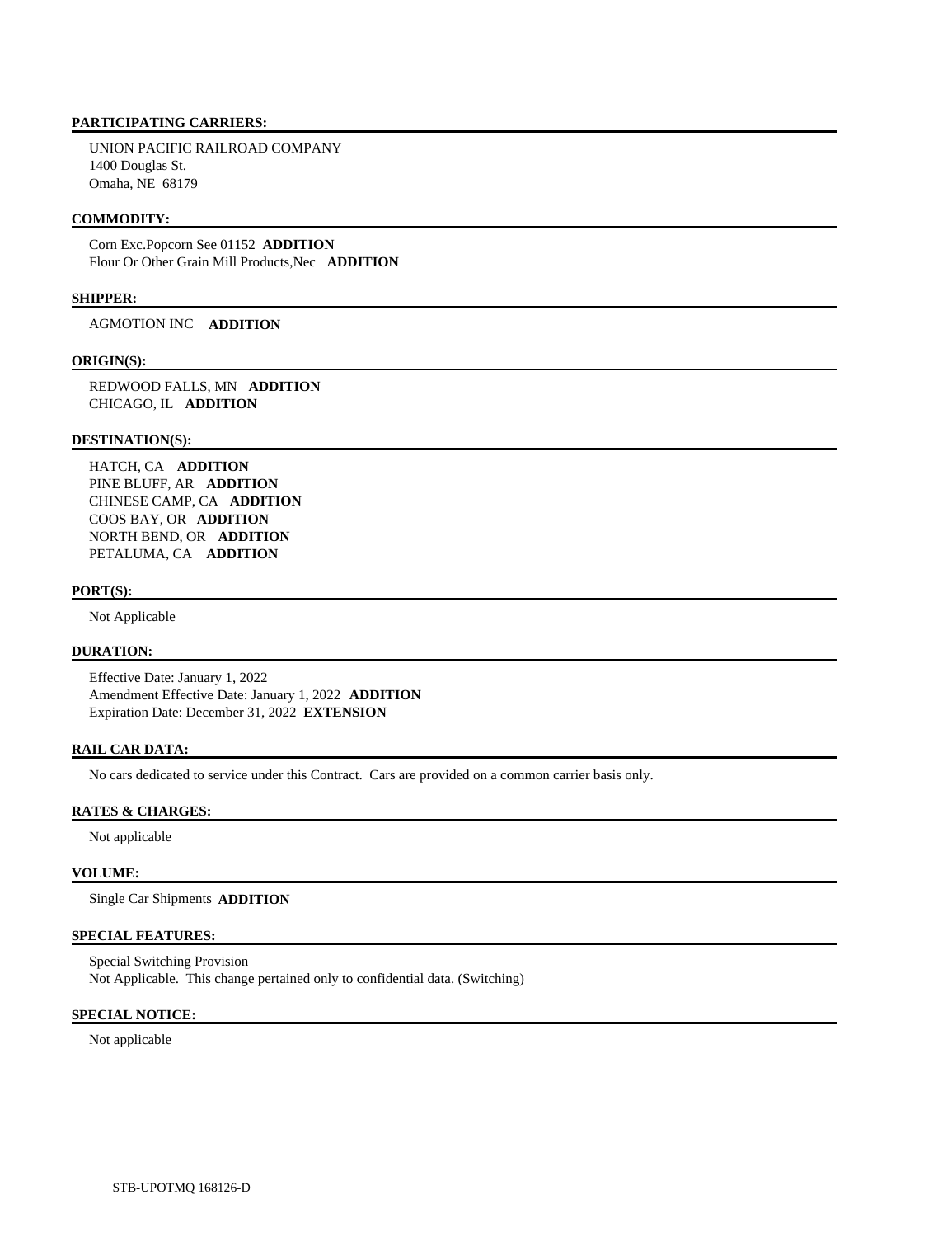

STB-UPOTMQ 168141-B

# **UNION PACIFIC RAILROAD COMPANY**

# **AMENDED CONTRACT SUMMARY**

**Issued:**  May 2, 2022

**Effective:** January 1, 2022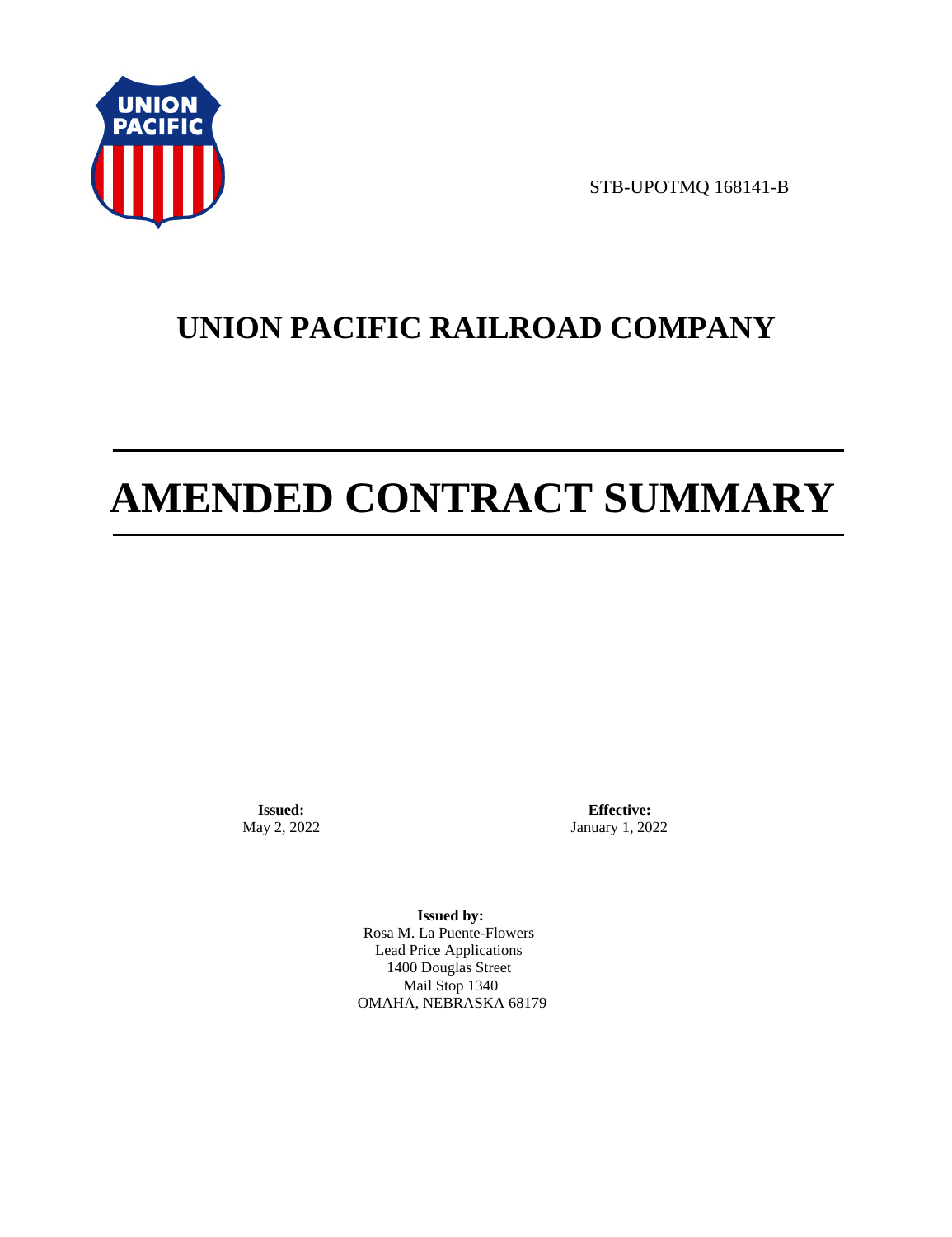UNION PACIFIC RAILROAD COMPANY 1400 Douglas St. Omaha, NE 68179

#### **COMMODITY:**

 Wheat Exc.Buckwheat See 01139 **ADDITION**  Wheat Flour Exc.Blended Or Prepared See 20451- 20452 **ADDITION** 

#### **SHIPPER:**

ARDENT MILLS HDQRS **ADDITION** 

#### **ORIGIN(S):**

 KANSAS CITY, MO **ADDITION**  BLOOMINGTON, IL **ADDITION** 

#### **DESTINATION(S):**

 LAREDO, TX **ADDITION**  WICHITA, KS **ADDITION**  COLTON, CA **ADDITION** 

#### **PORT(S):**

Not Applicable

#### **DURATION:**

 Effective Date: January 1, 2022 Amendment Effective Date: January 1, 2022 **ADDITION**  Expiration Date: December 31, 2022 **EXTENSION** 

#### **RAIL CAR DATA:**

No cars dedicated to service under this Contract. Cars are provided on a common carrier basis only.

## **RATES & CHARGES:**

Subject to increases.

#### **VOLUME:**

Single Car Shipments **ADDITION** 

#### **SPECIAL FEATURES:**

 Special Switching Provision Not Applicable. This change pertained only to confidential data. (Switching)

## **SPECIAL NOTICE:**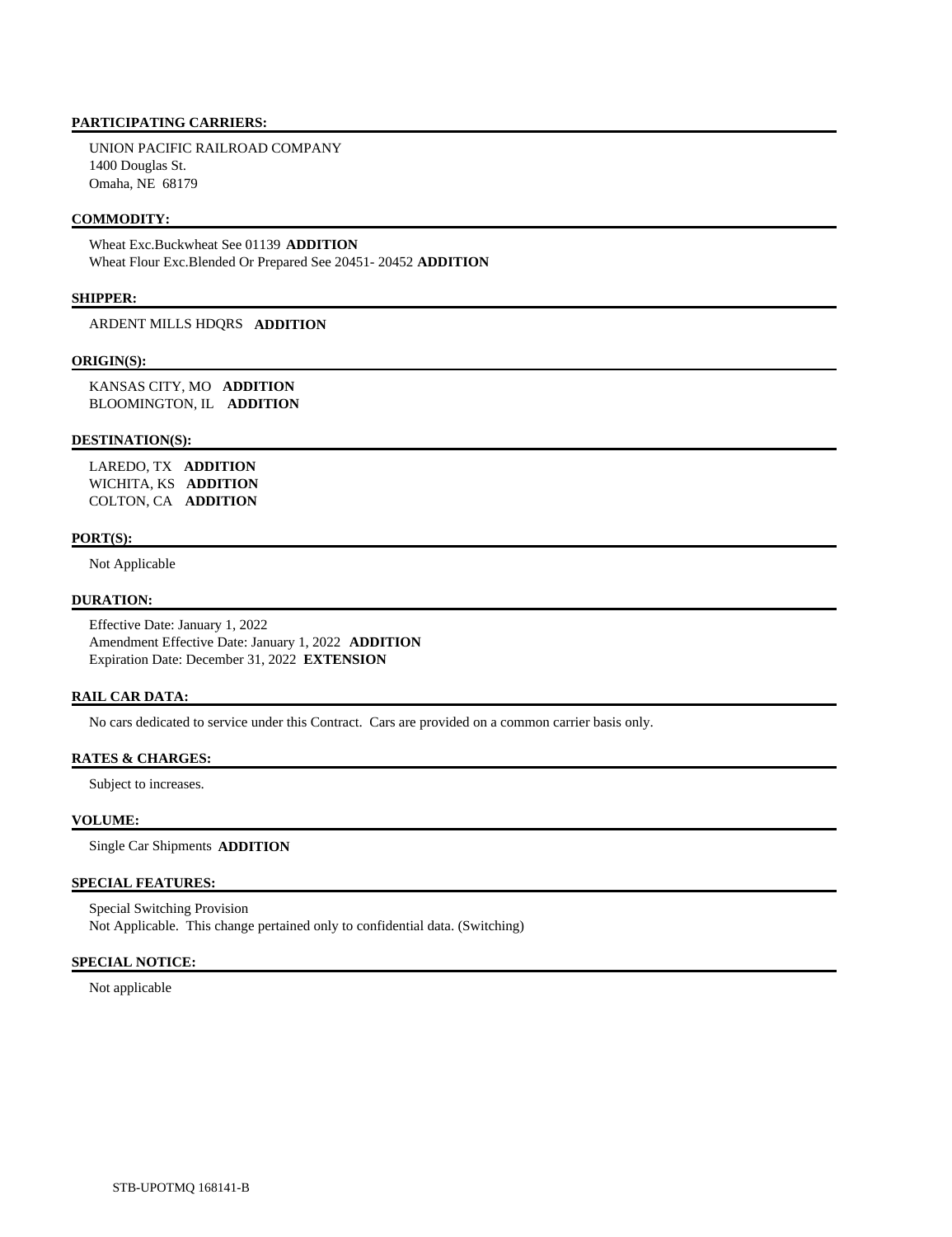

STB-UPOTMQ 168335

# **UNION PACIFIC RAILROAD COMPANY**

# **CONTRACT SUMMARY**

**Issued:**  May 1, 2022

**Effective:** January 1, 2022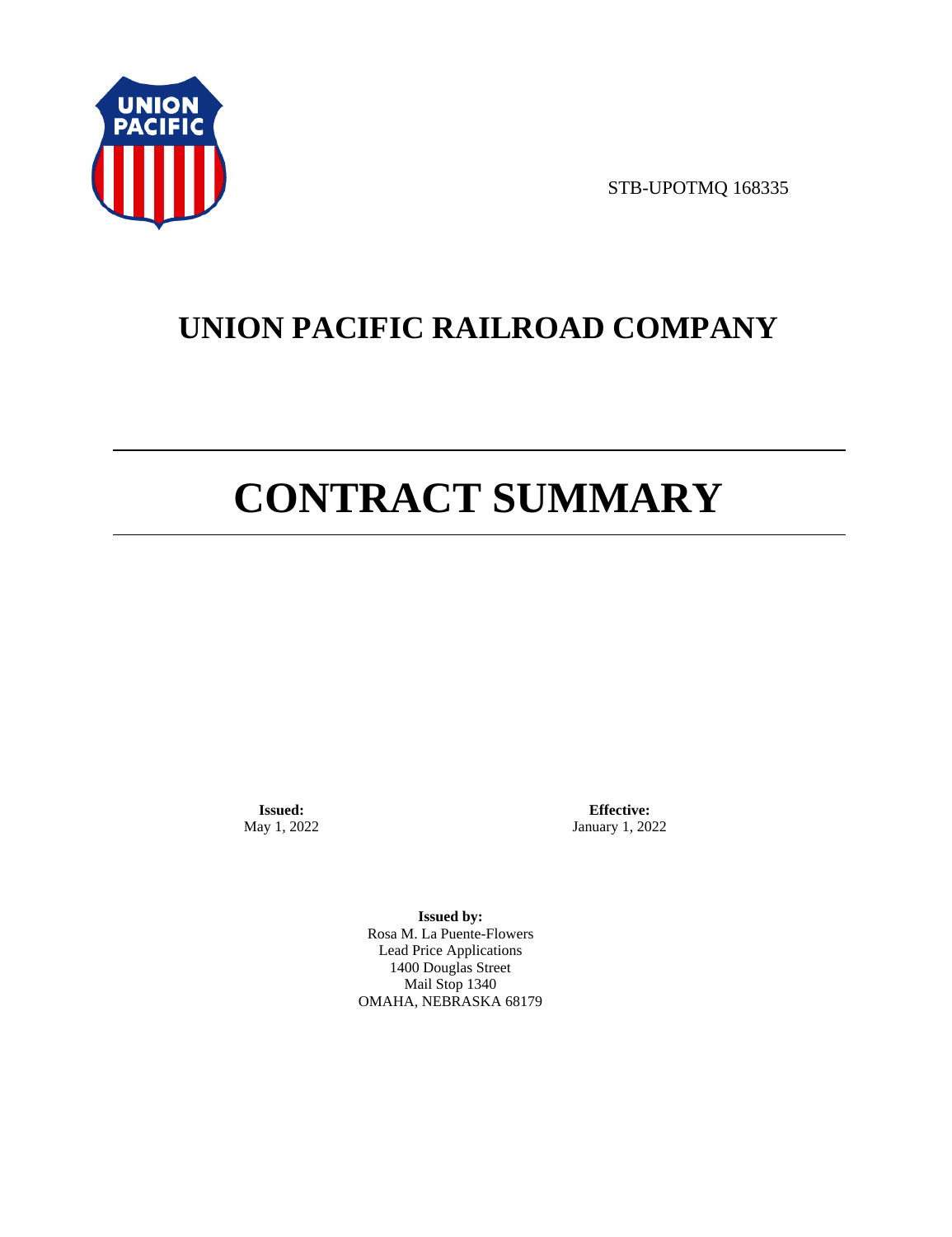UNION PACIFIC RAILROAD COMPANY 1400 Douglas St. Omaha, NE 68179

#### **COMMODITY:**

Wheat Exc.Buckwheat See 01139

#### **SHIPPER:**

THE ARTHUR COMPANIES 1350

#### **ORIGIN(S):**

COLLINS, ID

#### **DESTINATION(S):**

CHICAGO, IL

#### **PORT(S):**

Not Applicable

#### **DURATION:**

 Effective Date: January 1, 2022 Expiration Date: December 31, 2022

#### **RAIL CAR DATA:**

No cars dedicated to service under this Contract. Cars are provided on a common carrier basis only.

#### **RATES & CHARGES:**

Subject to increases.

# **VOLUME:**

Single Car Shipments

# **SPECIAL FEATURES:**

Special Switching Provision

# **SPECIAL NOTICE:**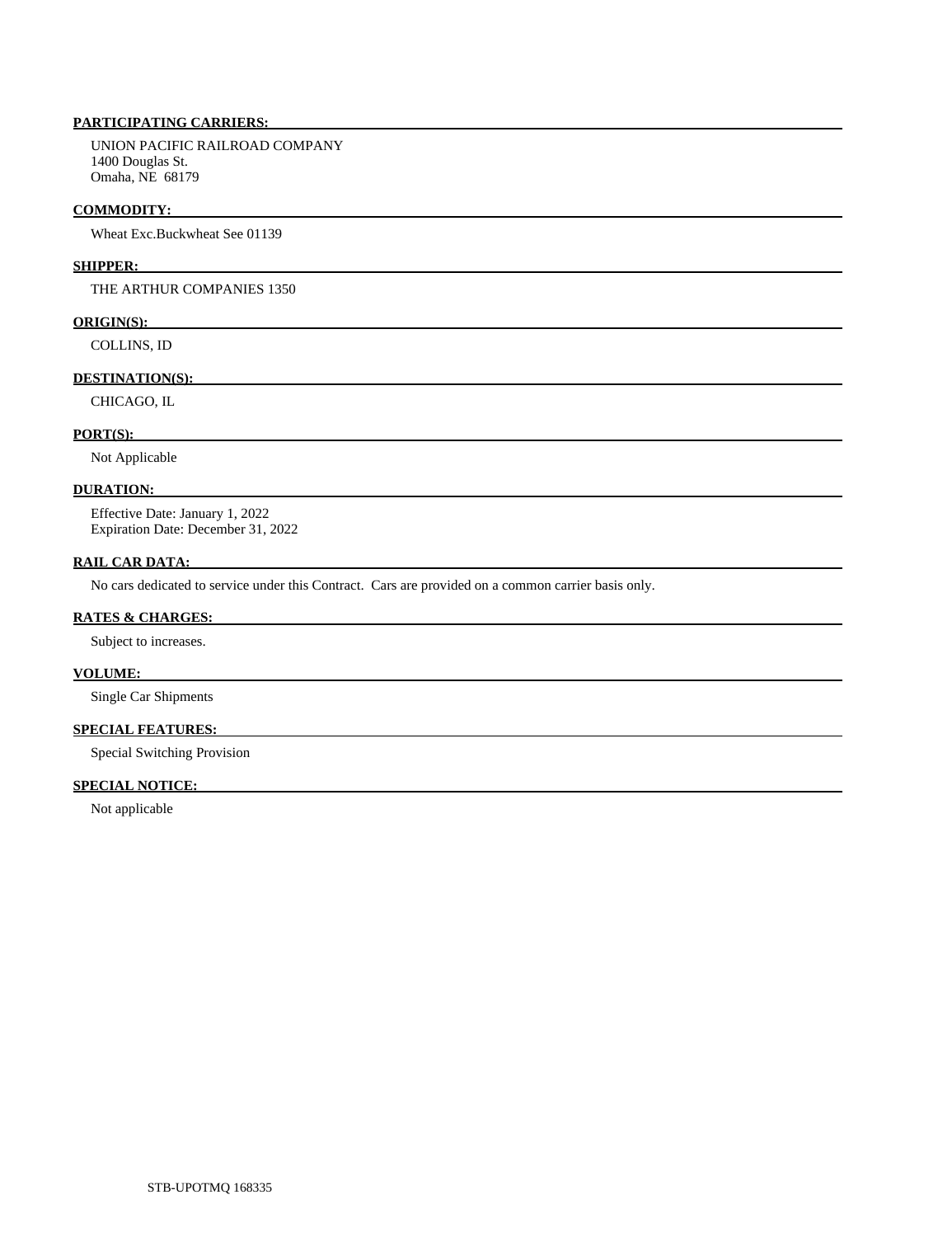

STB-UPUPCQ 102124-Z

# **UNION PACIFIC RAILROAD COMPANY**

# **AMENDED CONTRACT SUMMARY**

**Issued:**  May 2, 2022

**Effective:** September 1, 2021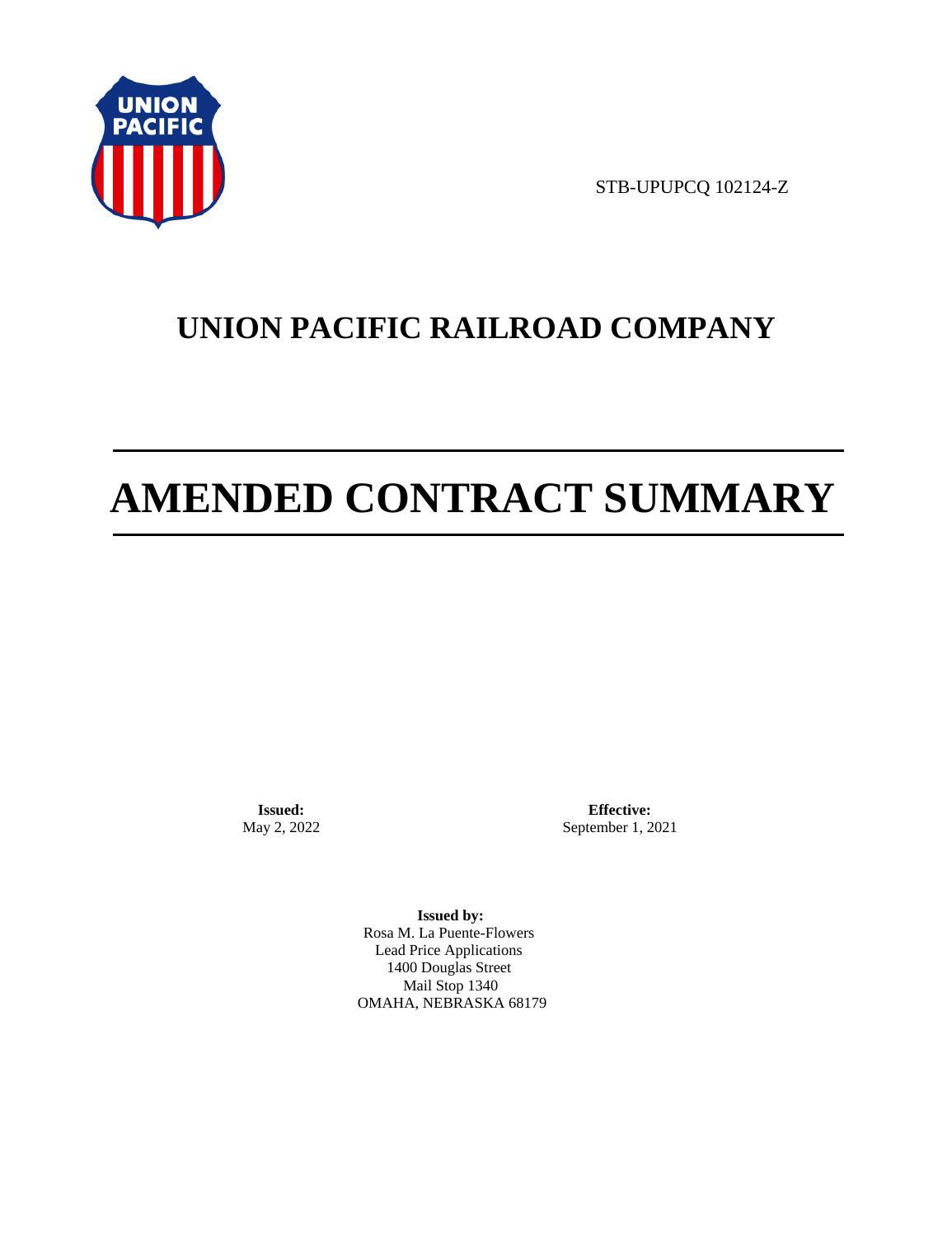UNION PACIFIC RAILROAD COMPANY 1400 Douglas St. Omaha, NE 68179

#### **COMMODITY:**

Soybeans, Dried, Organically Grown Free Of Fertilizer & Or Pesticide Applications Barley Corn Exc.Popcorn See 01152 Wheat Exc.Buckwheat See 01139 Corn,Organically Grown Free Of Fertilizer & Or Pesticide Applications **ADDITION**  Wheat,Organically Grown Free Of Fertilizer & Or Pesticide Applications **ADDITION** 

#### **SHIPPER:**

SUNRISE FOODS INTERNATIONAL INC

#### **ORIGIN(S):**

 ASHTON, ID REDWOOD FALLS, MN LITTLE ROCK, AR GRANITE CITY, IL **ADDITION**  EASTPORT, ID COZAD, NE HERCULANEUM, MO NORTH LITTLE ROCK, AR **ADDITION** 

#### **DESTINATION(S):**

 WINONA, MN CENTRAL POINT, OR PETALUMA, CA WILLIAMS, CA HATCH, CA EAST ST LOUIS, IL EAST MODESTO, CA WARNERVILLE, CA **ADDITION**  CHICAGO, IL MODESTO, CA COLLINSTON, UT WORDEN, OR **ADDITION**  CHINESE CAMP, CA STOCKTON, CA TRAVER, CA COMMERCE CITY, CO **ADDITION**  OGDEN, UT **ADDITION**  CA - FRESNO AGS (See Exhibit Definition) CA - SACRAMENTO AGS (See Exhibit Definition)

#### **PORT(S):**

Not Applicable

#### **DURATION:**

 Effective Date: September 1, 2018 Amendment Effective Date: September 1, 2021 **ADDITION**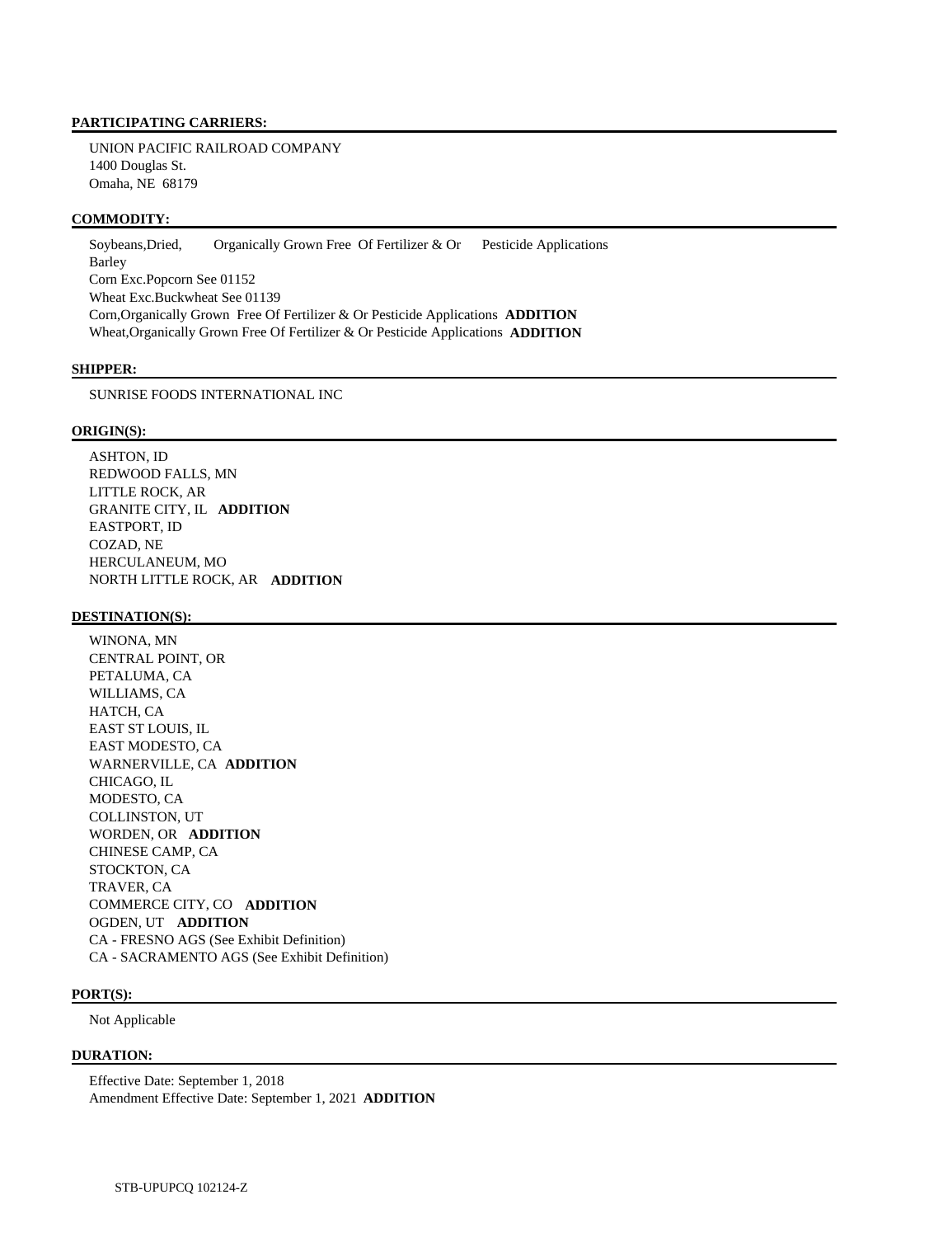Expiration Date: August 31, 2022 **EXTENSION** 

# **RAIL CAR DATA:**

No cars dedicated to service under this Contract. Cars are provided on a common carrier basis only.

# **RATES & CHARGES:**

Not applicable

# **VOLUME:**

Single Car Shipments

# **SPECIAL FEATURES:**

 Special Switching Provision Not Applicable. This change pertained only to confidential data. (Switching)

## **SPECIAL NOTICE:**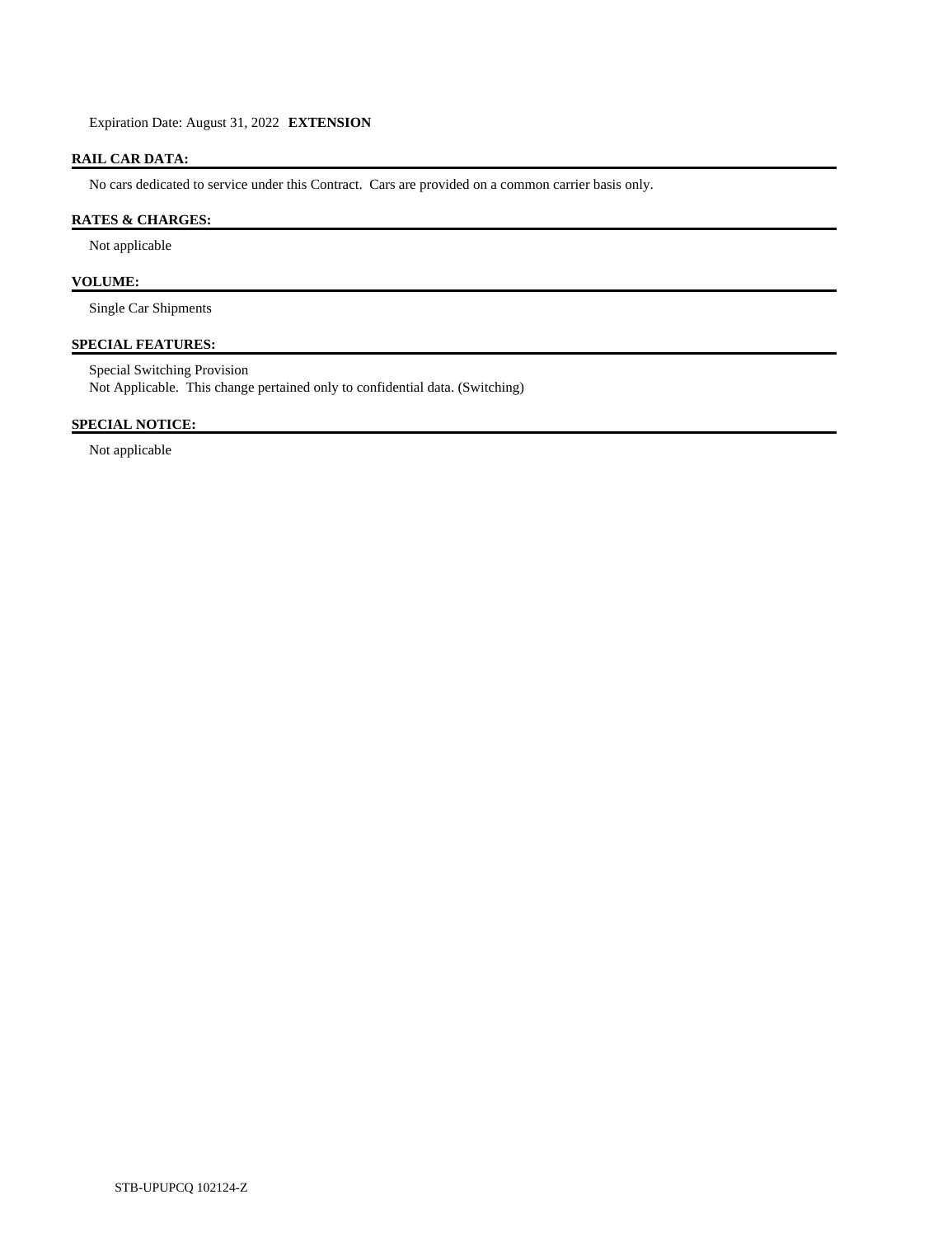CA - FRESNO AGS consist of: AGNEW, CA **ADDITION**  ALPAUGH, CA **ADDITION**  AROMAS, CA **ADDITION**  ATASCADERO, CA **ADDITION**  BAHIA, CA **ADDITION**  BEALVILLE, CA **ADDITION**  BENA, CA **ADDITION**  BERENDA, CA **ADDITION**  BERRYESSA, CA **ADDITION**  BETTERAVIA JUNCTION, CA **ADDITION**  BIOLA JUNCTION, CA **ADDITION**  BOLSA, CA **ADDITION**  BORDEN, CA **ADDITION**  BRADLEY, CA **ADDITION**  BROMELA, CA **ADDITION**  CABERNET, CA **ADDITION**  CABLE, CA **ADDITION**  CALIENTE, CA **ADDITION**  CALLENDER, CA **ADDITION**  CALWA, CA **ADDITION**  CAMERON, CA **ADDITION**  CAMPBELL, CA **ADDITION**  CAMPHORA, CA **ADDITION**  CANTIL, CA **ADDITION**  CARNADERO, CA **ADDITION**  CASTRO, CA **ADDITION**  CASTROVILLE, CA **ADDITION**  CAWELO, CA **ADDITION**  CHAFFEE, CA **ADDITION**  CHORRO, CA **ADDITION**  CHOWCHILLA, CA **ADDITION**  CLIFF, CA **ADDITION**  COOPER, CA **ADDITION**  CORCORAN, CA **ADDITION**  CORPORAL, CA **ADDITION**  COYOTE, CA **ADDITION**  CREAL, CA **ADDITION**  CREEGAN, CA **ADDITION**  CUESTA, CA **ADDITION**  DELANO, CA **ADDITION**  DEVON, CA **ADDITION**  DOUGHERTY, CA **ADDITION**  EARLIMART, CA **ADDITION**  EAST SAN LUIS OBIS, CA **ADDITION**  EDISON, CA **ADDITION**  FAMOSO, CA **ADDITION**  FELTON, CA **ADDITION**  FLETA, CA **ADDITION**  FOWLER, CA **ADDITION**  FRESNO, CA **ADDITION**  GIANT, CA **ADDITION**  GILROY, CA **ADDITION**  GOBLE, CA **ADDITION**  GONZALES, CA **ADDITION**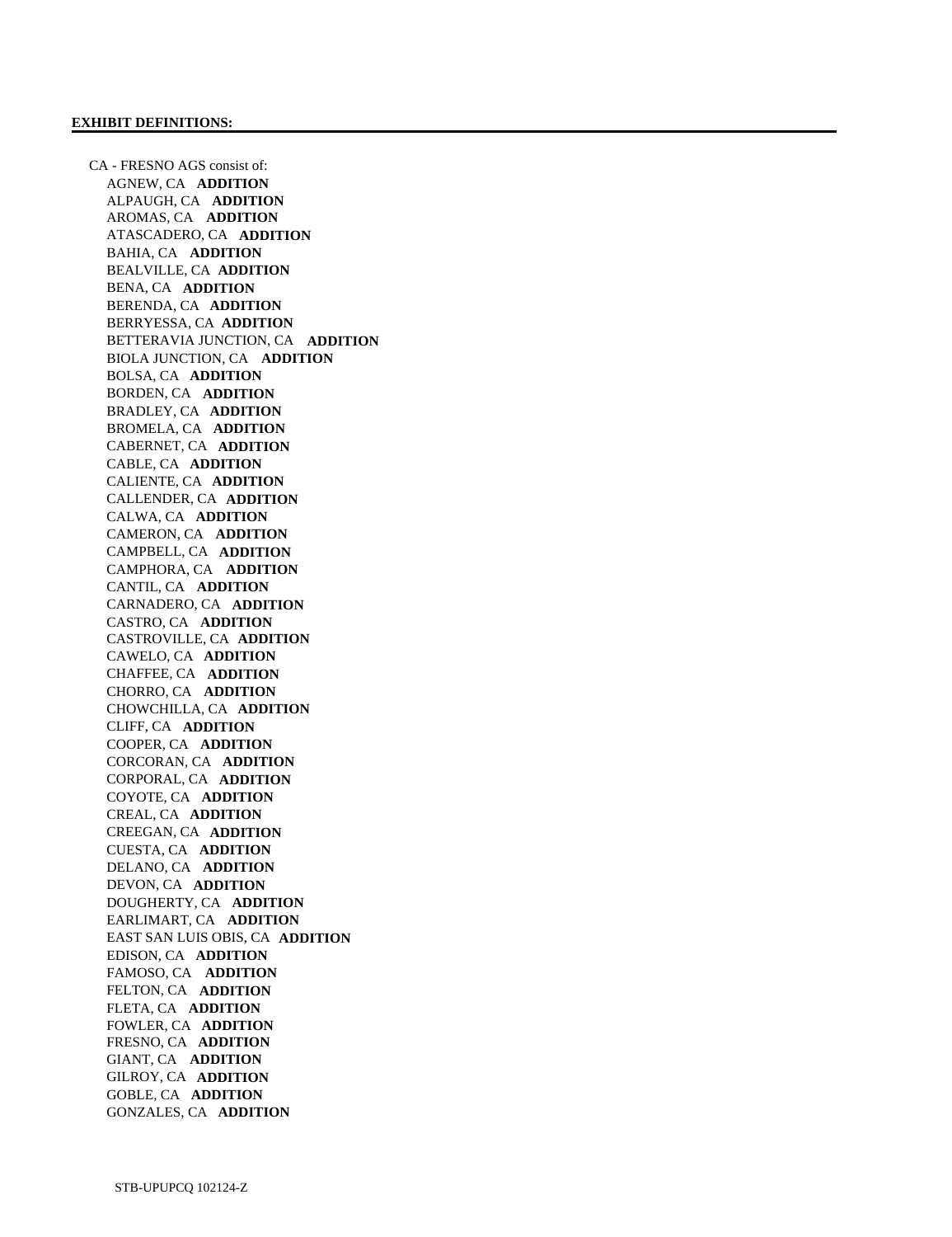SPLC CA, GOSHEN (SPLC as described in OPSL 6000 series.) **ADDITION**  GOSHEN JCT, CA **ADDITION**  GUADALUPE, CA **ADDITION**  HIGBY, CA **ADDITION**  HOLLISTER, CA **ADDITION**  IRRIGOSA, CA **ADDITION**  JASTRO, CA **ADDITION**  KERN JCT, CA **ADDITION**  KING CITY, CA **ADDITION**  KINGSBURG, CA **ADDITION**  KRUG, CA **ADDITION**  LERDO, CA **ADDITION**  LICK, CA **ADDITION**  LINGARD, CA **ADDITION**  LOGAN, CA **ADDITION**  LUTHER, CA **ADDITION**  MADERA, CA **ADDITION**  MALAGA, CA **ADDITION**  MARCEL, CA **ADDITION**  MCFARLAND, CA **ADDITION**  MCKAY, CA **ADDITION**  MOJAVE, CA **ADDITION**  MOLUS, CA **ADDITION**  MONOLITH, CA **ADDITION**  MONTA VISTA, CA **ADDITION**  MORGAN HILL, CA **ADDITION**  MOSS LANDING, CA **ADDITION**  MOUNTAIN VIEW, CA **ADDITION**  NAPA, CA **ADDITION**  NEIL, CA **ADDITION**  NORTH SAN JOSE, CA **ADDITION**  NOTARB, CA **ADDITION**  OAK GROVE, CA **ADDITION**  OAK KNOLL, CA **ADDITION**  OAKVILLE, CA **ADDITION**  OCEANO, CA **ADDITION**  OLYMPIA, CA **ADDITION**  PASO ROBLES, CA **ADDITION**  PENTLAND, CA **ADDITION**  PERMANENTE, CA **ADDITION**  PERRY, CA **ADDITION**  PISMO, CA **ADDITION**  PIXLEY, CA **ADDITION**  ROSAMOND, CA **ADDITION**  ROWEN, CA **ADDITION**  RUCKER, CA **ADDITION**  RUTHERFORD, CA **ADDITION**  SACO, CA **ADDITION**  SALINAS, CA **ADDITION**  SALTDALE, CA **ADDITION**  SAN ARDO, CA **ADDITION**  SAN JOSE, CA **ADDITION**  SAN LUCAS, CA **ADDITION**  SAN LUIS OBISPO, CA **ADDITION**  SAN MARTIN, CA **ADDITION**  SAN MIGUEL, CA **ADDITION**  SAN PABLO, CA **ADDITION**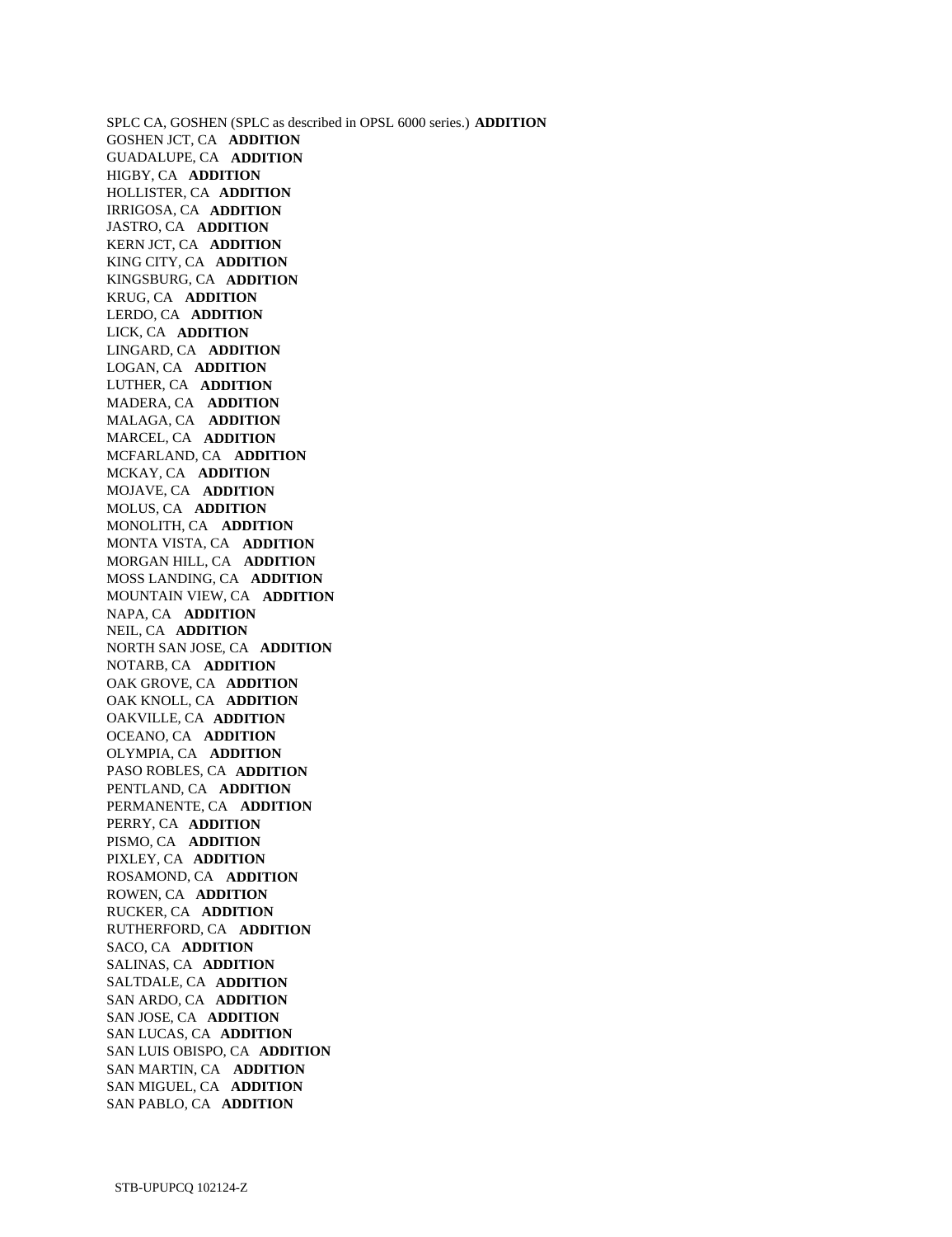SANBORN, CA **ADDITION**  SANTA CLARA, CA **ADDITION**  SANTA MARGARITA, CA **ADDITION**  SARGENT, CA **ADDITION**  SEARLES, CA **ADDITION**  SEBASTIANA, CA **ADDITION**  SELMA, CA **ADDITION**  SERRANO, CA **ADDITION**  SLATER, CA **ADDITION**  SOLEDAD, CA **ADDITION**  SPANGLER, CA **ADDITION**  SPENCE, CA **ADDITION**  SPRECKELS JCT, CA **ADDITION**  ST HELENA, CA **ADDITION**  SUMMIT SWITCH, CA **ADDITION**  SUN MAID, CA **ADDITION**  SUNNYVALE, CA **ADDITION**  TAFT, CA **ADDITION**  TAGUS, CA **ADDITION**  TEHACHAPI, CA **ADDITION**  TEMPLETON, CA **ADDITION**  THOMANN, CA **ADDITION**  TIPTON, CA **ADDITION**  TOLENAS, CA **ADDITION**  TRAVER, CA TRONA, CA **ADDITION**  TULARE, CA **ADDITION**  UNION, CA **ADDITION**  VASONA, CA **ADDITION**  VINLAND, CA **ADDITION**  W SANTA BARBARA, CA **ADDITION**  WALDORF, CA **ADDITION**  WALONG, CA **ADDITION**  WAYNE, CA **ADDITION**  WESTEND, CA **ADDITION**  WOODFORD, CA **ADDITION**  WOODLAKE, CA **ADDITION**  WUNPOST, CA **ADDITION**  YOUNTVILLE, CA **ADDITION**  CA - SACRAMENTO AGS consist of: ALAMEDA, CA **ADDITION**  ALBA, CA **ADDITION**  ALBRAE, CA **ADDITION**  ALICIA, CA **ADDITION**  ALTAMONT, CA **ADDITION**  ALVARADO, CA **ADDITION**  ALVISO, CA **ADDITION**  ANTELOPE, CA **ADDITION**  ANTIOCH, CA **ADDITION**  APPLEGATE, CA **ADDITION**  ATHERTON, CA **ADDITION**  ATLANTA, CA **ADDITION**  ATWATER, CA **ADDITION**  AUBURN, CA **ADDITION**  AVON, CA **ADDITION**  BAUMBERG, CA **ADDITION**  BAYSHORE, CA **ADDITION**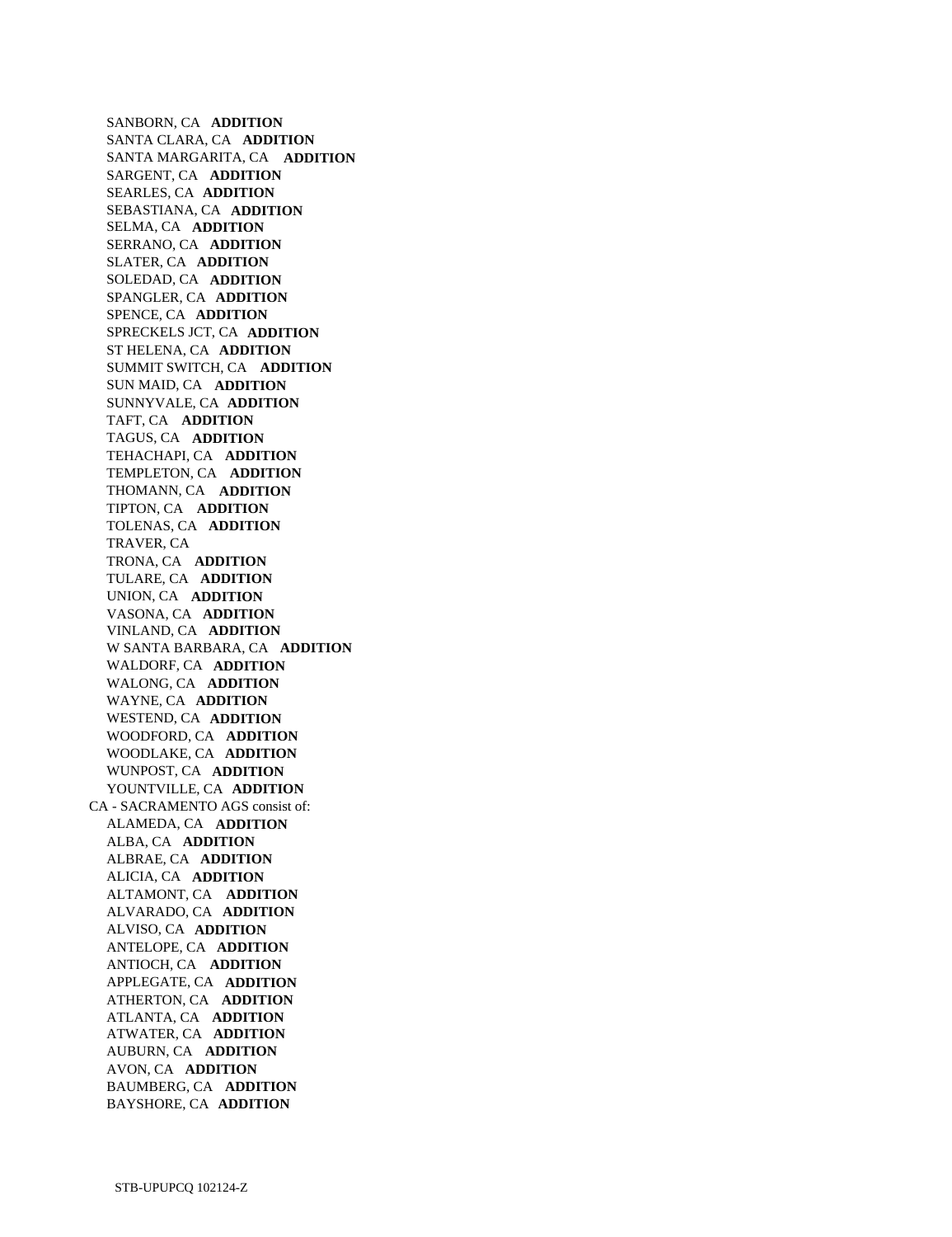BEAR CREEK, CA **ADDITION**  BELLE HAVEN, CA **ADDITION**  BELMONT, CA **ADDITION**  BENALI, CA **ADDITION**  BENICIA, CA **ADDITION**  BERKELEY, CA **ADDITION**  BIXLER, CA **ADDITION**  BLACKLANDS, CA **ADDITION**  BLUE CANON, CA **ADDITION**  BOMBAY, CA **ADDITION**  BOWMAN, CA **ADDITION**  BOYD, CA **ADDITION**  BRENTWOOD, CA **ADDITION**  BRISBANE, CA **ADDITION**  BROCK, CA **ADDITION**  BRONCO, CA **ADDITION**  BURLINGAME, CA **ADDITION**  BYRON, CA **ADDITION**  CALLA, CA **ADDITION**  CANNON, CA **ADDITION**  CAPE HORN, CA **ADDITION**  CARBONDALE, CA **ADDITION**  CARPENTER, CA **ADDITION**  CASTLE, CA **ADDITION**  CENTRALIA, CA **ADDITION**  CERES, CA **ADDITION**  CHEMURGIC, CA **ADDITION**  CHEROKEE, CA **ADDITION**  CISCO, CA **ADDITION**  CITRUS, CA **ADDITION**  CLAY, CA **ADDITION**  CLIPPER GAP, CA **ADDITION**  COCHRAN, CA **ADDITION**  COLFAX, CA **ADDITION**  CONCORD, CA **ADDITION**  CORDOVA, CA **ADDITION**  CROCKETT, CA **ADDITION**  DANTONI JUNCTION, CA **ADDITION**  DECOTO, CA **ADDITION**  DEL PASO, CA **ADDITION**  DELHI, CA **ADDITION**  DETOUR, CA **ADDITION**  DIXON, CA **ADDITION**  DRAWBRIDGE, CA **ADDITION**  DU PONT, CA **ADDITION**  EAST ANTIOCH, CA **ADDITION**  EAST APPLEGATE, CA **ADDITION**  EAST OAKLAND, CA **ADDITION**  EAST SIDE, CA **ADDITION**  EAST STOCKTON, CA **ADDITION**  EL PINAL, CA **ADDITION**  ELK GROVE, CA **ADDITION**  ELMHURST, CA **ADDITION**  ELMIRA, CA **ADDITION**  ELVAS, CA **ADDITION**  EMERYVILLE, CA **ADDITION**  EMIGRANT GAP, CA **ADDITION**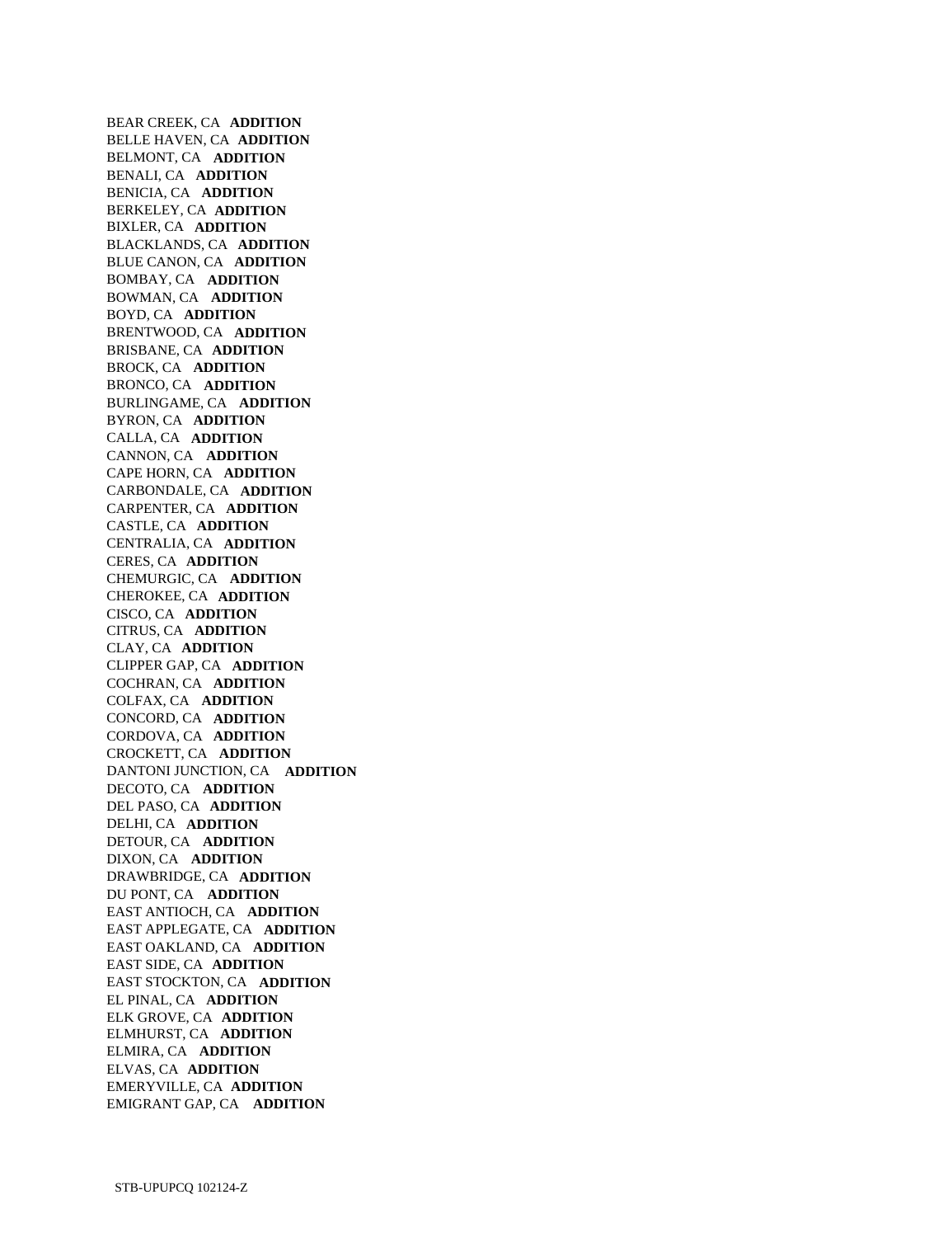ERLE, CA **ADDITION**  ESCALON, CA **ADDITION**  ESTUDILLO, CA **ADDITION**  EWING, CA **ADDITION**  FERGUS, CA **ADDITION**  FLORIN, CA **ADDITION**  FLORIN RD, CA **ADDITION**  FLORIN ROAD, CA **ADDITION**  FOOTHILL, CA **ADDITION**  FRANKLIN, CA **ADDITION**  FREMONT, CA **ADDITION**  FRENCH CAMP, CA **ADDITION**  FRUITRIDGE, CA **ADDITION**  FRUITVALE, CA **ADDITION**  GALT, CA **ADDITION**  GILLIS, CA **ADDITION**  GLOBE, CA **ADDITION**  GOLD RUN, CA **ADDITION**  GUILD, CA **ADDITION**  HATCH, CA HAYWARD, CA **ADDITION**  HEARST, CA **ADDITION**  HENDERSON, CA **ADDITION**  HERCULES, CA **ADDITION**  HERSHEY, CA **ADDITION**  HOLT, CA **ADDITION**  INDIAN HILL, CA **ADDITION**  IONE, CA **ADDITION**  IRVINGTON, CA **ADDITION**  JANNEY, CA **ADDITION**  JOHNSTON, CA **ADDITION**  KEARNEY, CA **ADDITION**  KENWOOD, CA **ADDITION**  KETTLEMAN, CA **ADDITION**  KEYES, CA **ADDITION**  KINGDON, CA **ADDITION**  KNIGHTSEN, CA **ADDITION**  KOHLER, CA **ADDITION**  LAGUNA, CA **ADDITION**  LAGUNA CREEK, CA **ADDITION**  LANE, CA **ADDITION**  LATHROP, CA **ADDITION**  LINCOLN, CA **ADDITION**  LINDEN, CA **ADDITION**  LIVERMORE, CA **ADDITION**  LIVINGSTON, CA **ADDITION**  LODI, CA **ADDITION**  LODI JCT, CA **ADDITION**  LOOMIS, CA **ADDITION**  LOS MEDANOS, CA **ADDITION**  MAGRA, CA **ADDITION**  MANTECA, CA **ADDITION**  MANTECA JCT, CA **ADDITION**  MARTELL, CA **ADDITION**  MARTINEZ, CA **ADDITION**  MAYHEW, CA **ADDITION**  MCAVOY, CA **ADDITION**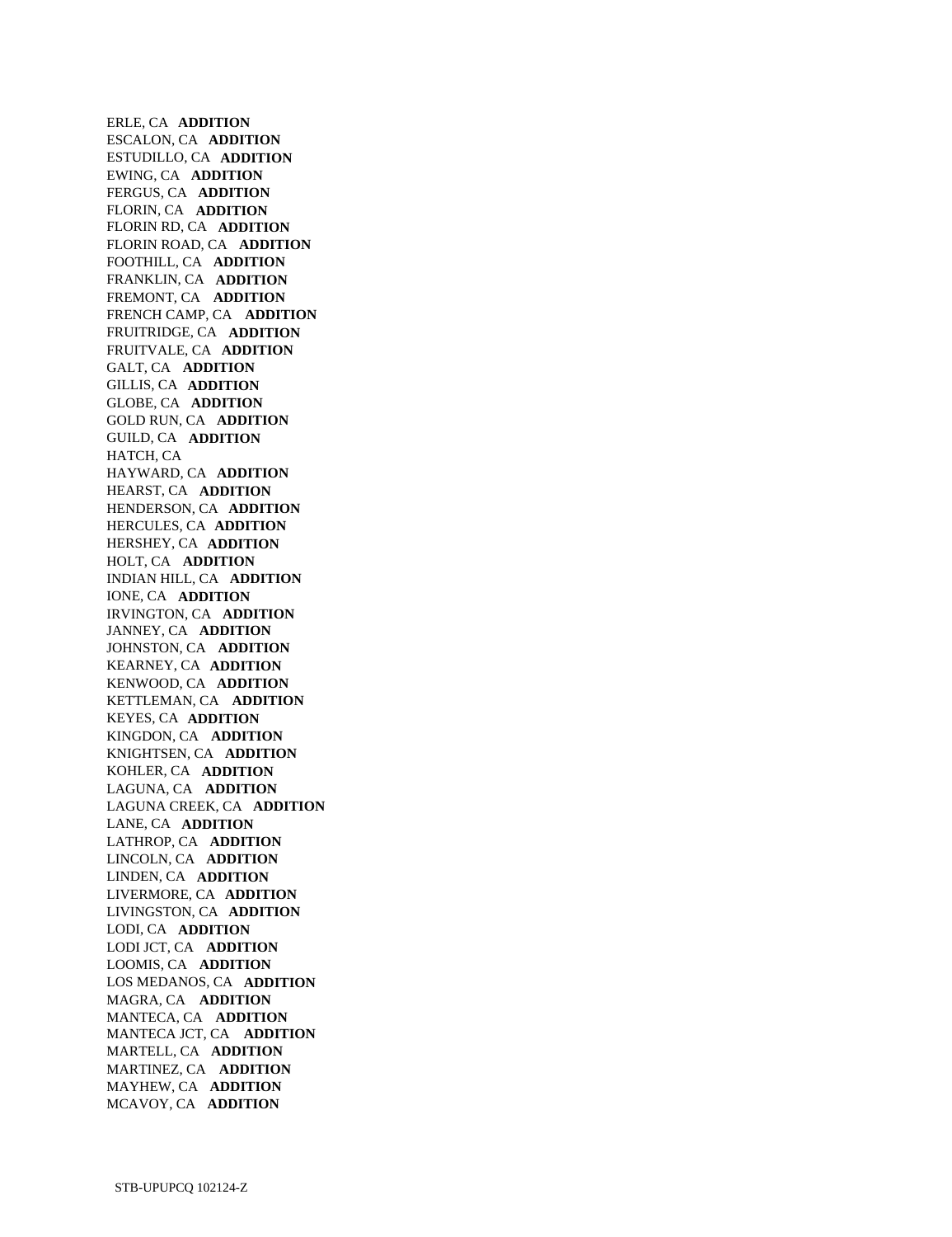MELROSE, CA **ADDITION**  MENLO PARK, CA **ADDITION**  MERCED, CA **ADDITION**  MIDAS, CA **ADDITION**  MIDDLE RIVER, CA **ADDITION**  MIDWAY, CA **ADDITION**  MIKON, CA **ADDITION**  MILLBRAE, CA **ADDITION**  MILLS, CA **ADDITION**  MILPITAS, CA **ADDITION**  MOCOCO, CA **ADDITION**  MONSANTO, CA **ADDITION**  MOORE, CA **ADDITION**  MOUNKES, CA **ADDITION**  MT EDEN, CA **ADDITION**  MULFORD, CA **ADDITION**  NEED, CA **ADDITION**  NEW ENGLAND MILL, CA **ADDITION**  NEWARK, CA **ADDITION**  NEWCASTLE, CA **ADDITION**  NEWLOVE, CA **ADDITION**  NICHOLS, CA **ADDITION**  NILES, CA **ADDITION**  NIMBUS, CA **ADDITION**  NORTON, CA **ADDITION**  NUMMI, CA **ADDITION**  OAKLAND, CA **ADDITION**  OAKLAND INT GATEWAY, CA **ADDITION**  OAKLAND PIER 58, CA **ADDITION**  OAKLAND PIER 62, CA **ADDITION**  OAKLEY, CA **ADDITION**  OLEUM, CA **ADDITION**  ORTEGA, CA **ADDITION**  ORWOOD, CA **ADDITION**  OSTROM, CA **ADDITION**  OZOL, CA **ADDITION**  PABRICO, CA **ADDITION**  PALO ALTO, CA **ADDITION**  PEARSON, CA **ADDITION**  PERKINS, CA **ADDITION**  PINOLE, CA **ADDITION**  PITTSBURG, CA **ADDITION**  PLANEHAVEN, CA **ADDITION**  PLEASANT GROVE, CA **ADDITION**  PLEASANTON, CA **ADDITION**  POLK, CA **ADDITION**  PORT CHICAGO, CA **ADDITION**  PORT STOCKTON, CA **ADDITION**  RADUM, CA **ADDITION**  RANCHO SECO, CA **ADDITION**  RAVENSWOOD, CA **ADDITION**  REDWOOD CITY, CA **ADDITION**  REDWOOD HARBOR, CA **ADDITION**  REDWOOD JUNCTION, CA **ADDITION**  RIPON, CA **ADDITION**  RIVERVIEW, CA **ADDITION**  ROBERT, CA **ADDITION**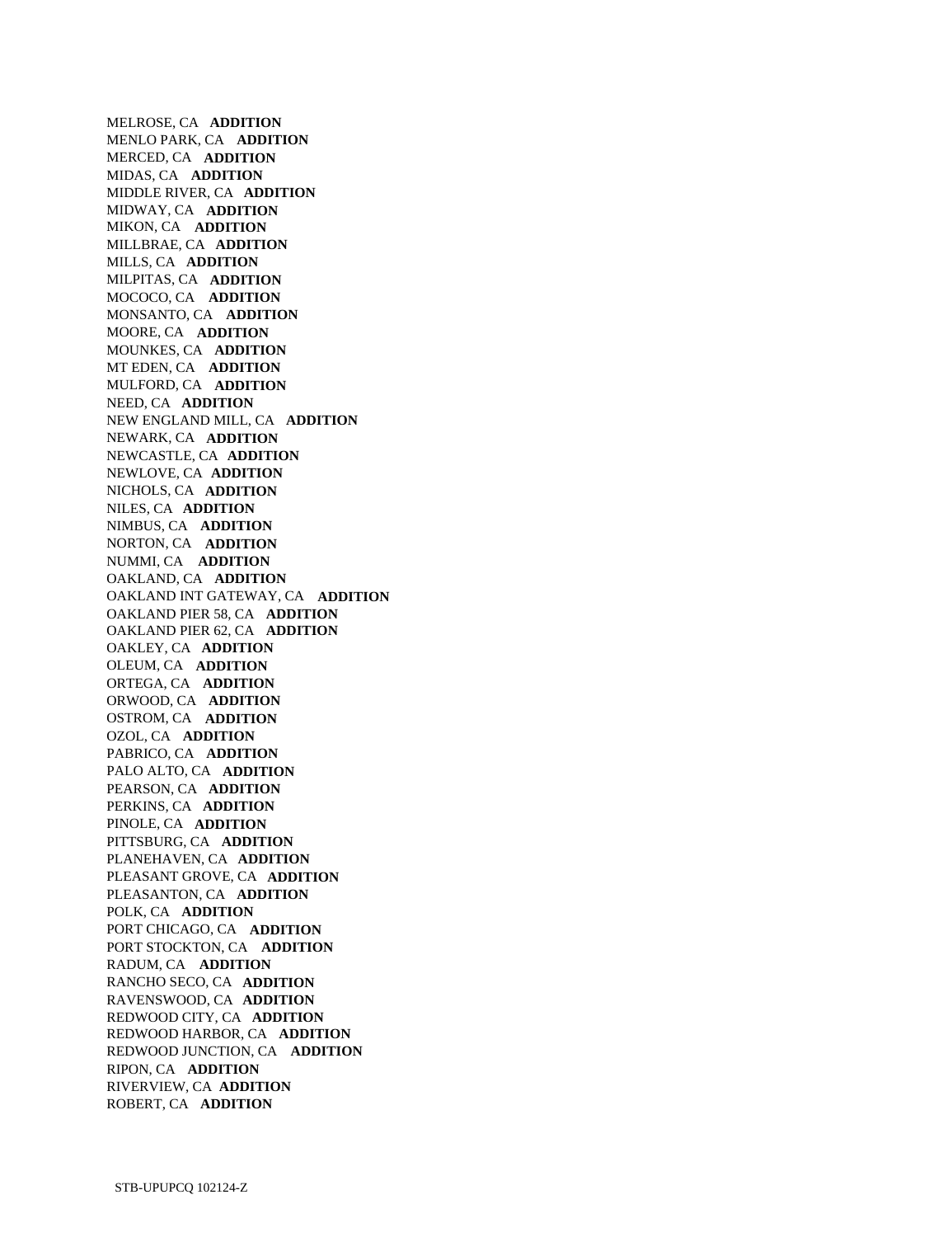ROCKLIN, CA **ADDITION**  RODEO, CA **ADDITION**  ROGERS, CA **ADDITION**  ROSEVILLE, CA **ADDITION**  RUSSELL, CA **ADDITION**  SACRAMENTO, CA **ADDITION**  SALIDA, CA **ADDITION**  SAN CARLOS, CA **ADDITION**  SAN FRANCISCO, CA **ADDITION**  SAN LEANDRO, CA **ADDITION**  SAN LORENZO, CA **ADDITION**  SAN MATEO, CA **ADDITION**  SANDO, CA **ADDITION**  SANKEY, CA **ADDITION**  SELBY, CA **ADDITION**  SHARPS LANE, CA **ADDITION**  SHELDON, CA **ADDITION**  SHELL POINT, CA **ADDITION**  SHINN, CA **ADDITION**  SHOPS, CA **ADDITION**  SIMMS, CA **ADDITION**  SNOBOY, CA **ADDITION**  SOUTH SAN FRANCISCO, CA **ADDITION**  STEGE, CA **ADDITION**  STOCKTON, CA SUCRO, CA **ADDITION**  SUNSET WHITNEY RANC, CA **ADDITION**  SWANSTON, CA **ADDITION**  SWINGLE, CA **ADDITION**  TERMINOUS JCT, CA **ADDITION**  THORNTON, CA **ADDITION**  TOMSPUR, CA **ADDITION**  TORMEY, CA **ADDITION**  TOWLE, CA **ADDITION**  TREMONT, CA **ADDITION**  TREVARNO, CA **ADDITION**  TROY, CA **ADDITION**  TURLOCK, CA **ADDITION**  TURNER, CA **ADDITION**  UNION CITY, CA **ADDITION**  URGON, CA **ADDITION**  VALIMET, CA **ADDITION**  VILLINGER, CA **ADDITION**  WALERGA, CA **ADDITION**  WARM SPRINGS, CA **ADDITION**  WESTGATE, CA **ADDITION**  WILTON, CA **ADDITION**  WOODSBRO, CA **ADDITION**  YOLO PORT, CA **ADDITION**  YOUNGSTOWN, CA **ADDITION**  ZEE, CA **ADDITION**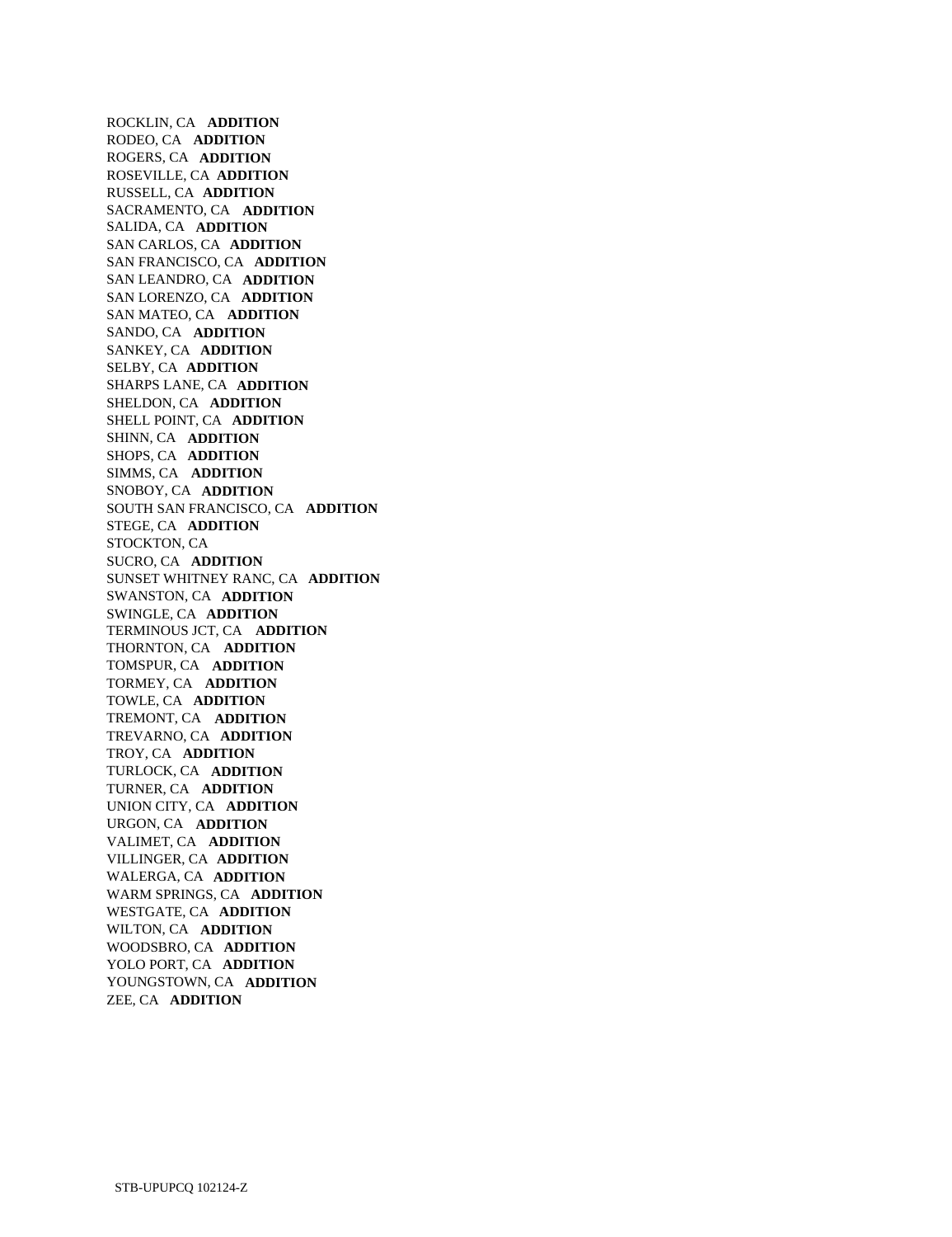

STB-UPUPCQ 102564-I

# **UNION PACIFIC RAILROAD COMPANY**

# **AMENDED CONTRACT SUMMARY**

**Issued:**  May 2, 2022

**Effective:** June 1, 2022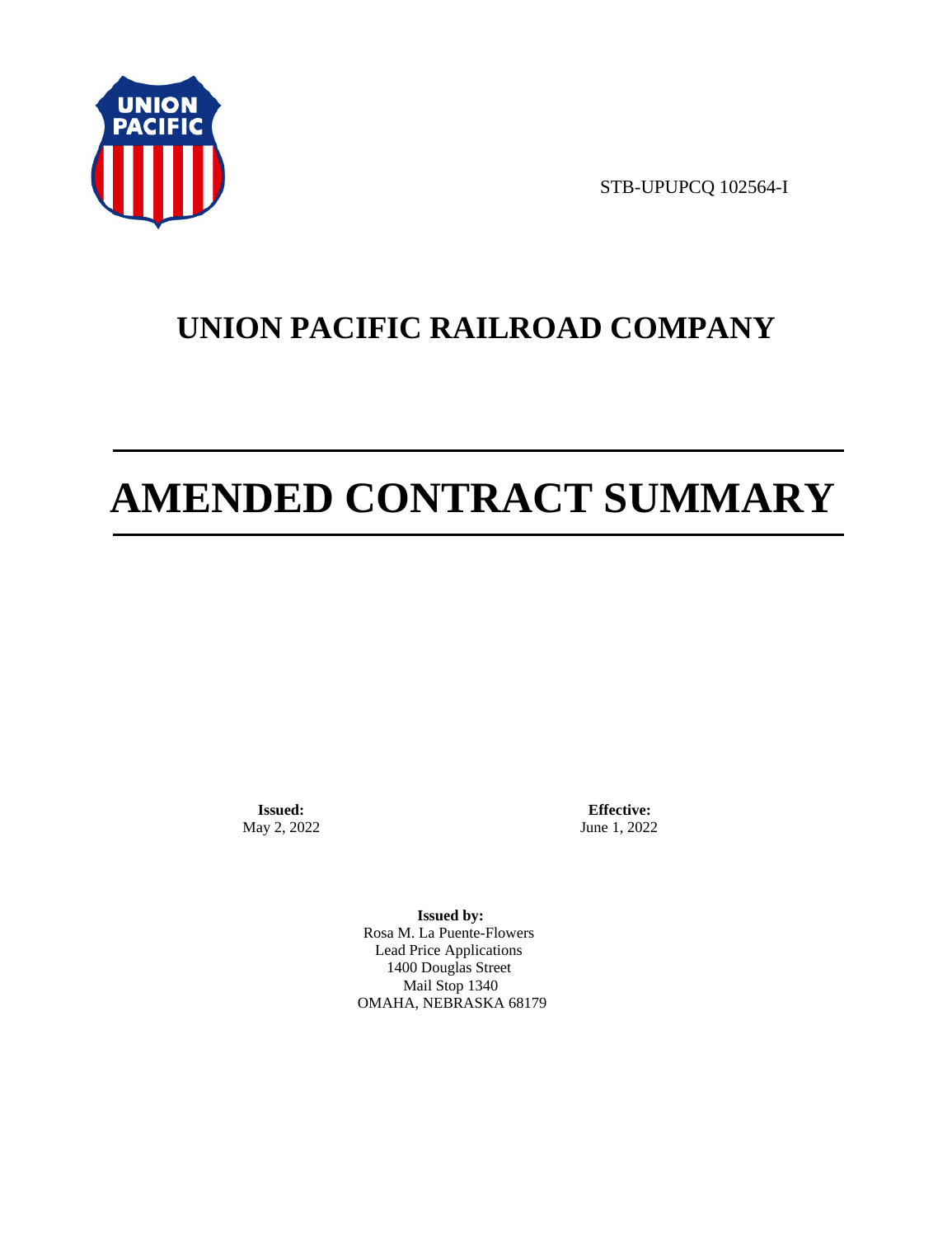UNION PACIFIC RAILROAD COMPANY 1400 Douglas St. Omaha, NE 68179

#### **COMMODITY:**

 Wheat Exc.Buckwheat See 01139 Wheat, Durum, Amber Or Red **ADDITION** 

#### **SHIPPER:**

ARIZONA GRAIN INC

#### **ORIGIN(S):**

 YUMA, AZ CASA GRANDE, AZ ARLINGTON, AZ BUCKEYE, AZ CORPUS CHRISTI, TX **ADDITION** 

#### **DESTINATION(S):**

 CORPUS CHRISTI, TX BAIN, WI **ADDITION**  TX - HOUSTON AGS (See Exhibit Definition) CHICAGO, IL MEMPHIS, TN SUPERIOR, WI DULUTH, MN MINNEAPOLIS, MN ST LOUIS, MO **ADDITION** 

#### **PORT(S):**

Not Applicable

#### **DURATION:**

 Effective Date: June 1, 2019 Amendment Effective Date: June 1, 2022 **ADDITION**  Expiration Date: May 31, 2023 **EXTENSION** 

## **RAIL CAR DATA:**

No cars dedicated to service under this Contract. Cars are provided on a common carrier basis only.

## **RATES & CHARGES:**

Not applicable

#### **VOLUME:**

Single Car Shipments

# **SPECIAL FEATURES:**

 Special Switching Provision Not Applicable. This change pertained only to confidential data. (Switching)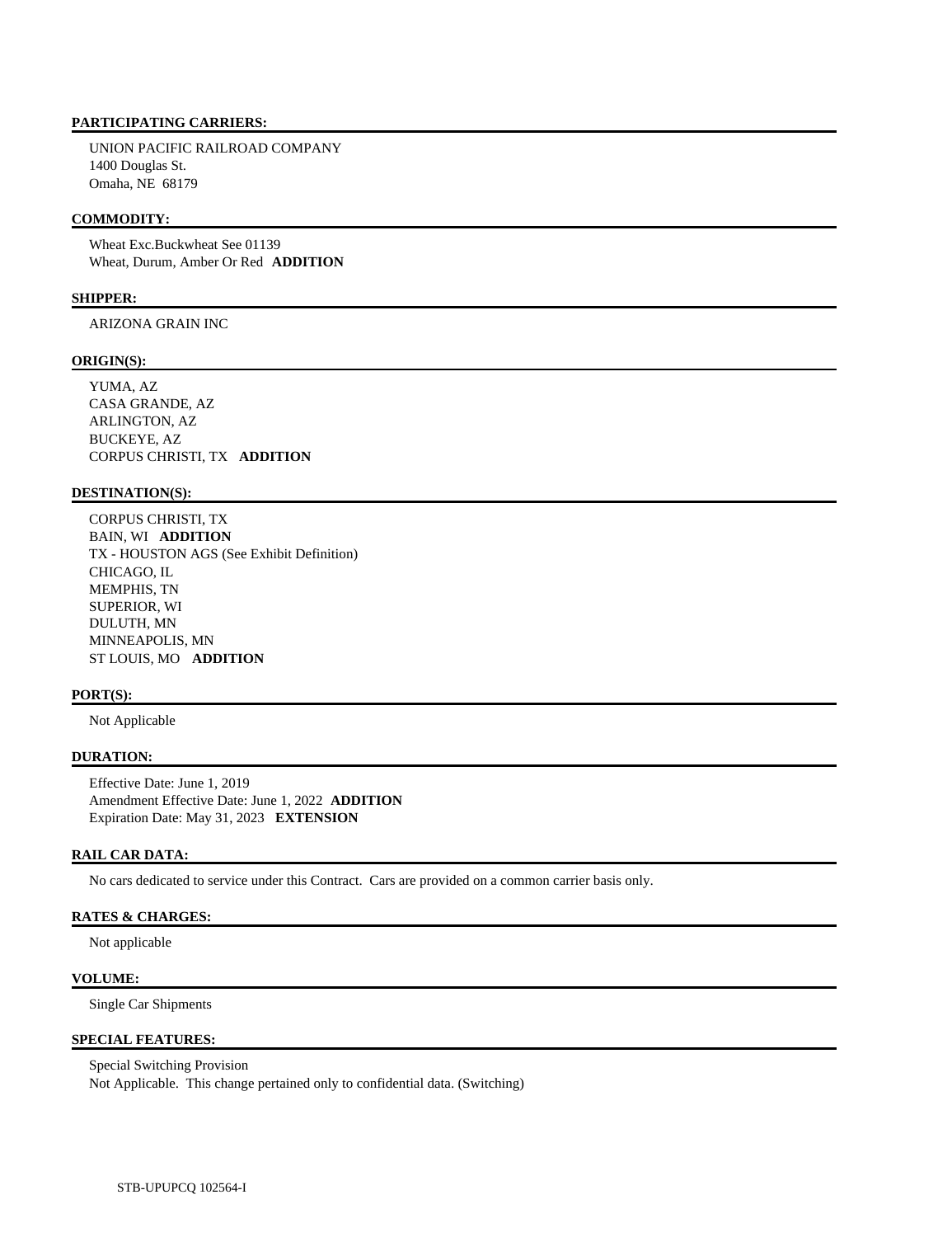# **SPECIAL NOTICE:**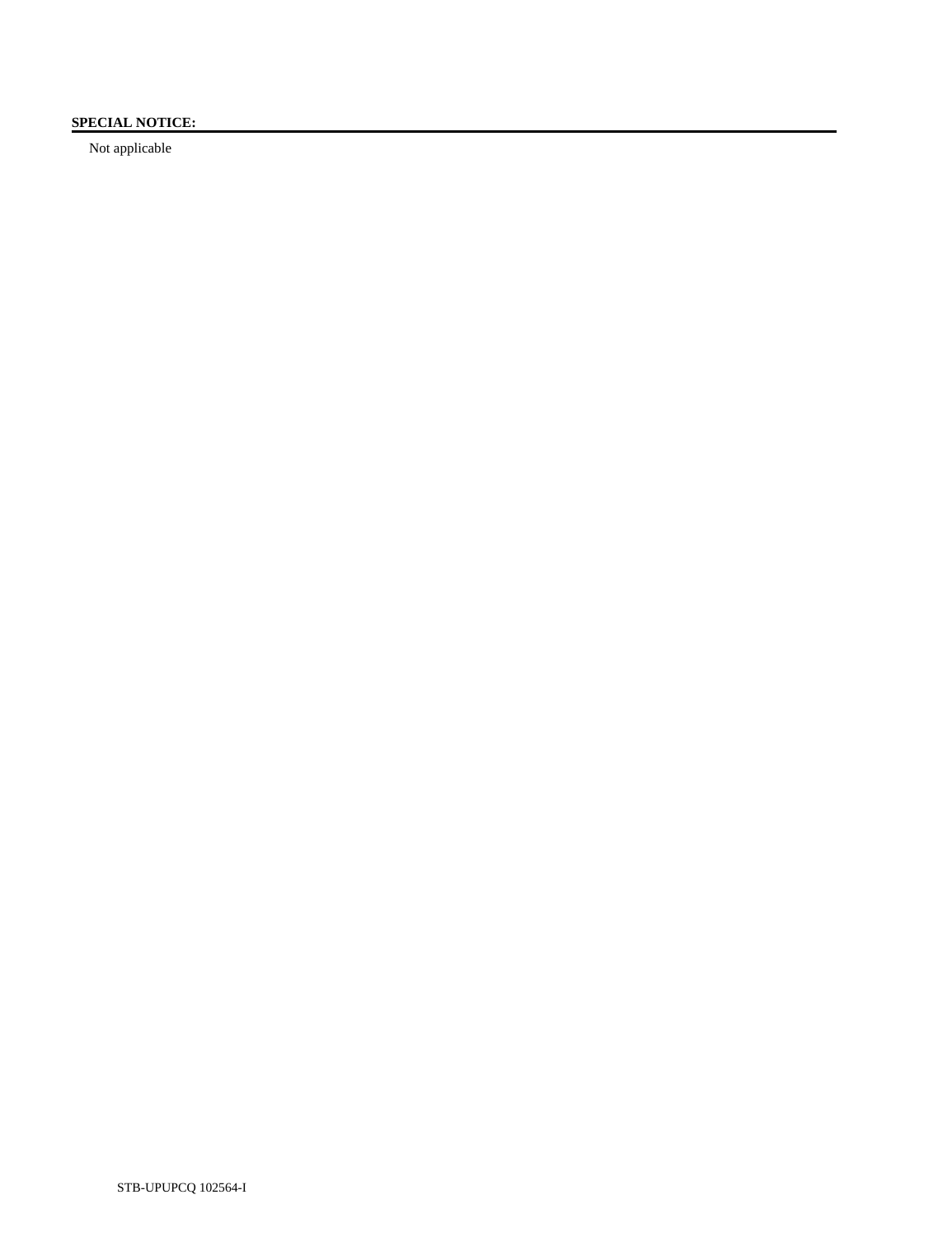TX - HOUSTON AGS consist of: AB CHANCE, TX ALDINE, TX ALGOA, TX ALLENHURST, TX ALMEDA, TX ALVIN, TX AMELBULK, TX AMELIA, TX AMES, TX ANGLETON, TX ARCOLA, TX ARENAL, TX ARMCO, TX ATRECO, TX AUDREY, TX BANCROFT, TX BARBOURS CUT, TX BASIN YARD, TX BAY CITY, TX BAYPORT, TX BAYTOWN, TX BEAUMONT, TX BENDER, TX BESSMAY, TX BILLPARK, TX BLESSING, TX BOBSHER, TX BOOTH YARD, TX BRAZORIA, TX BROOKSHIRE, TX BUCKEYE, TX CAMP STRAKE, TX CANDLERIDGE, TX CARDIFF, TX CAT SPRING, TX CHAISON, TX CHANNELVIEW, TX CHINA, TX CHOCOLATE BAYOU, TX CLEVELAND, TX CLUTE, TX COADY, TX CONNELL, TX CONROE, TX COTTON CREEK, TX CROSBY, TX CYPRESS, TX DANBURY, TX DAWES, TX DAYTON, TX DAYTON STORAGE, TX DEER PARK, TX DEVERS, TX DICKINSON, TX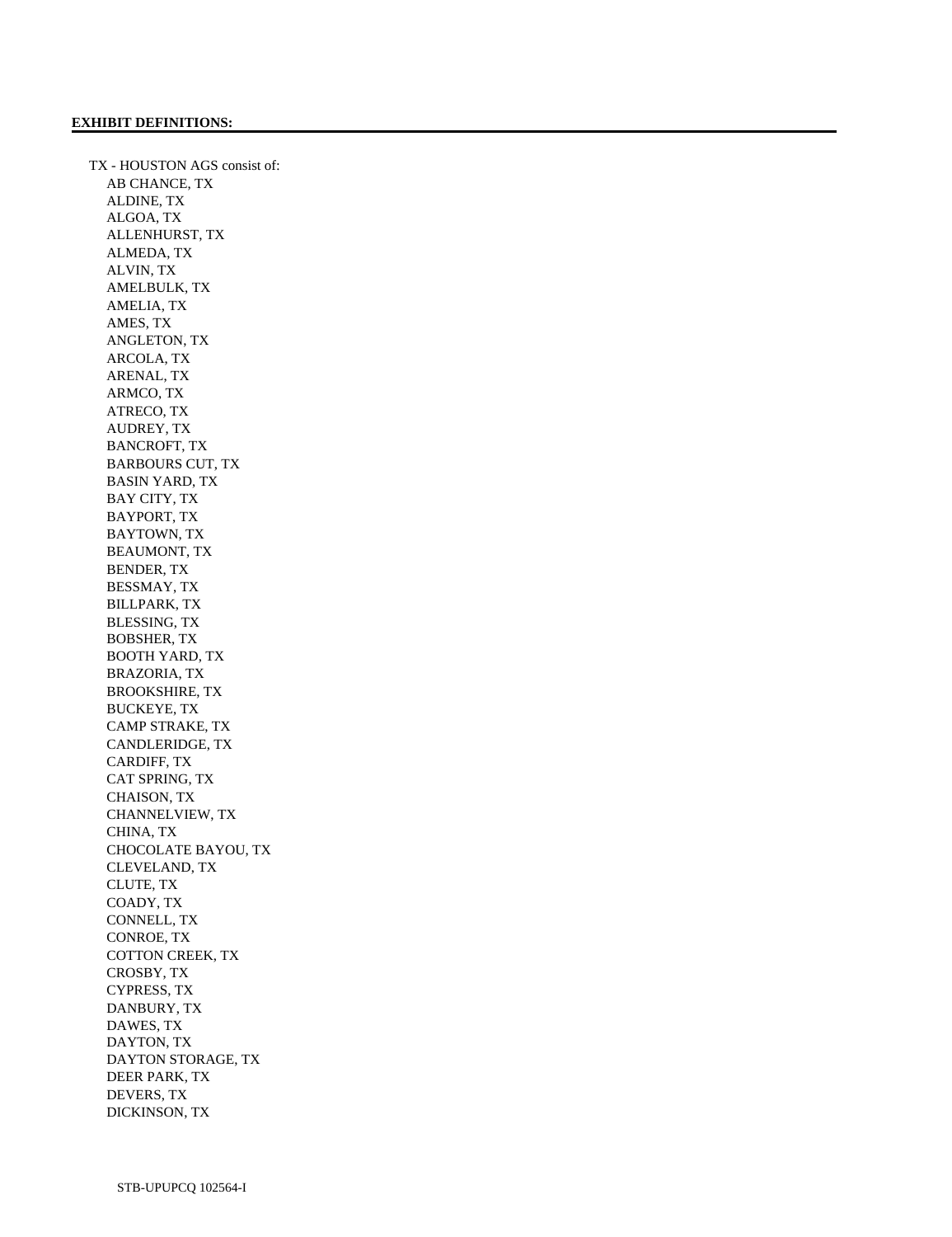DIXICO, TX DODGE, TX DOWLING, TX DYERSDALE, TX E BAYTOWN STORAGE, TX EAGLE LAKE, TX EAST BAYTOWN, TX EAST BERNARD, TX ELDON, TX ELDON JCT, TX ELIZABETH, TX ELMATON, TX ENGLEWOOD, TX FAIRBANKS, TX FAUNA, TX FELICIA, TX FERN, TX FONDREN, TX FORMOSA, TX FRANCIS, TX FREEPORT, TX FRESNO, TX GALENA PARK, TX GALVESTON, TX GENOA, TX GISH, TX GOODRICH, TX GRAYBURG, TX GROVES, TX GUFFEY, TX HARDIN, TX HARDY, TX HASTINGS, TX HEACKER, TX HEMPSTEAD, TX HIGHLANDS, TX HOCKLEY, TX HOSKINS JCT, TX HOUSTON, TX HUFSMITH, TX HULL, TX HUMBLE, TX IGLOO SPUR, TX JETERO, TX JOYCE, TX KATY, TX KENEFICK, TX KILOWATT, TX KORF, TX LA MARQUE, TX LA PORTE, TX LA WARD, TX LAPACIFIC, TX LEAGUE CITY, TX LIBERTY, TX LISSIE, TX LIVERPOOL, TX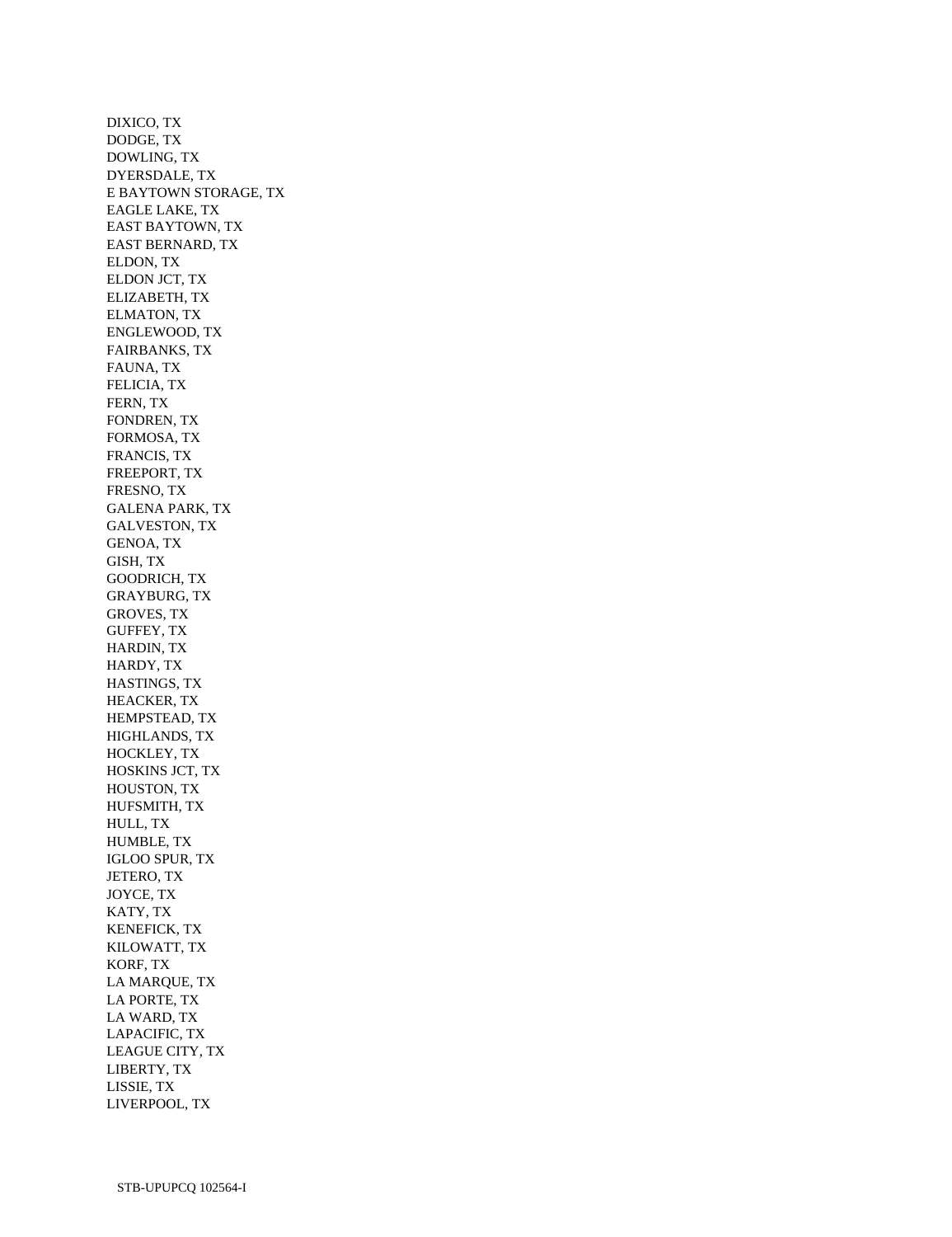LIVINGSTON, TX LOCKWOOD, TX LOIS, TX MAGNOLIA, TX MANTU, TX MARKET ST YARD, TX MARTHA, TX MCDONOUGH, TX MCHATTIE, TX MEDIO, TX MELENDY, TX MIMS, TX MISSOURI CITY, TX MONT BELVIEU, TX MYKAWA, TX NADEAU, TX NEDERLAND, TX NEW WAVERLY, TX NOME, TX OLCOTT, TX OLD OCEAN, TX ORANGE, TX PASADENA, TX PEARLAND, TX PEDECO, TX PEVETO, TX PHELPS, TX PIERCE JCT, TX PINEHURST, TX PORT ACRES, TX PORT ARTHUR, TX PRAIRIE VIEW, TX RAMSEY, TX RAYWOOD, TX RESCAR, TX RICHMOND, TX ROSENBERG, TX RULIFF, TX SALT MINE SPUR, TX SAN JACINTO, TX SAN LEON, TX SANDUNE, TX SCHINDLER, TX SEABROOK, TX SEALY, TX SHELDON, TX SINCO, TX SKULL CREEK, TX SMITHERS LAKE, TX SMITHS BLUFF, TX SOUTH BAY CITY, TX SPENCE, TX SPINDLETOP, TX SPLENDORA, TX SPRING, TX STAFFORD, TX STALLINGS, TX